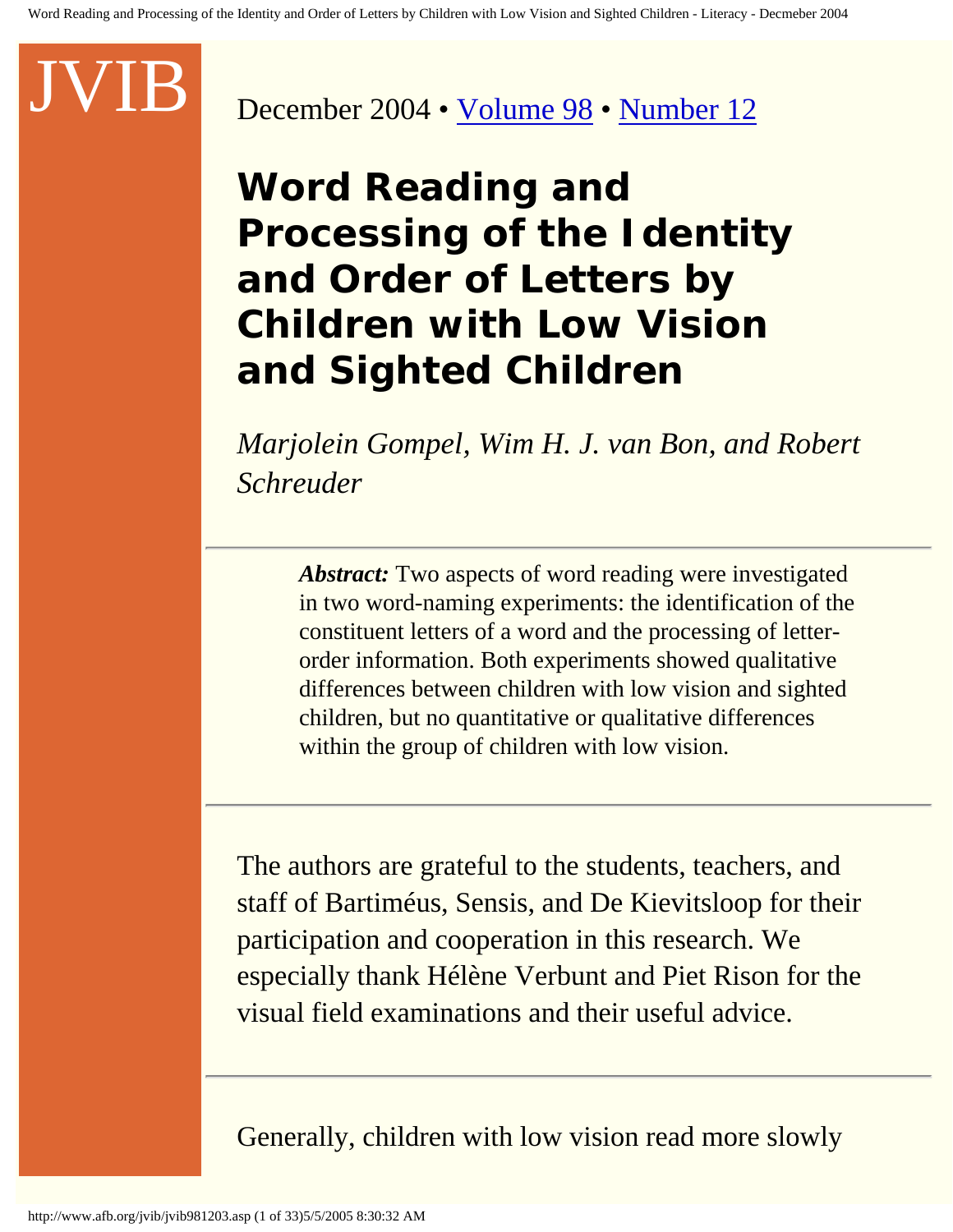than do sighted children (Corley & Pring, 1993a, 1993b; Daugherty & Moran, 1982; Fellenius, 1999; Gompel, van Bon, Schreuder, & Adriaansen, 2002; Tobin, 1985; van Bon, Adriaansen, Gompel, & Kouwenberg, 2000). A previous study showed that this difference in reading speed should not be attributed to a difference in orthographic knowledge between children with low vision and sighted children (Gompel, Janssen, van Bon, & Schreuder, 2003). A conclusion of that study was that only visual processing constrains the reading speed of children with low vision.

When reading texts, a restricted visual field (caused by eye anomalies or by a short reading distance) and, consequently, the restricted use of information from the periphery can explain the slower reading rate of children with low vision. However, children with low vision do not have slower reading rates only when reading texts; they also have them when reading isolated words (Gompel, van Bon, & Schreuder, 2004). This finding suggests that the reading of these children is hampered not just at the text or sentence level but at the word level. Therefore, in the study presented here, we investigated some relevant aspects of word decoding.

We compared the word-recognition process of children with low vision with that of sighted children, but also investigated whether this process is different for children with low vision with and without visual field restrictions. Previous research has indicated that of all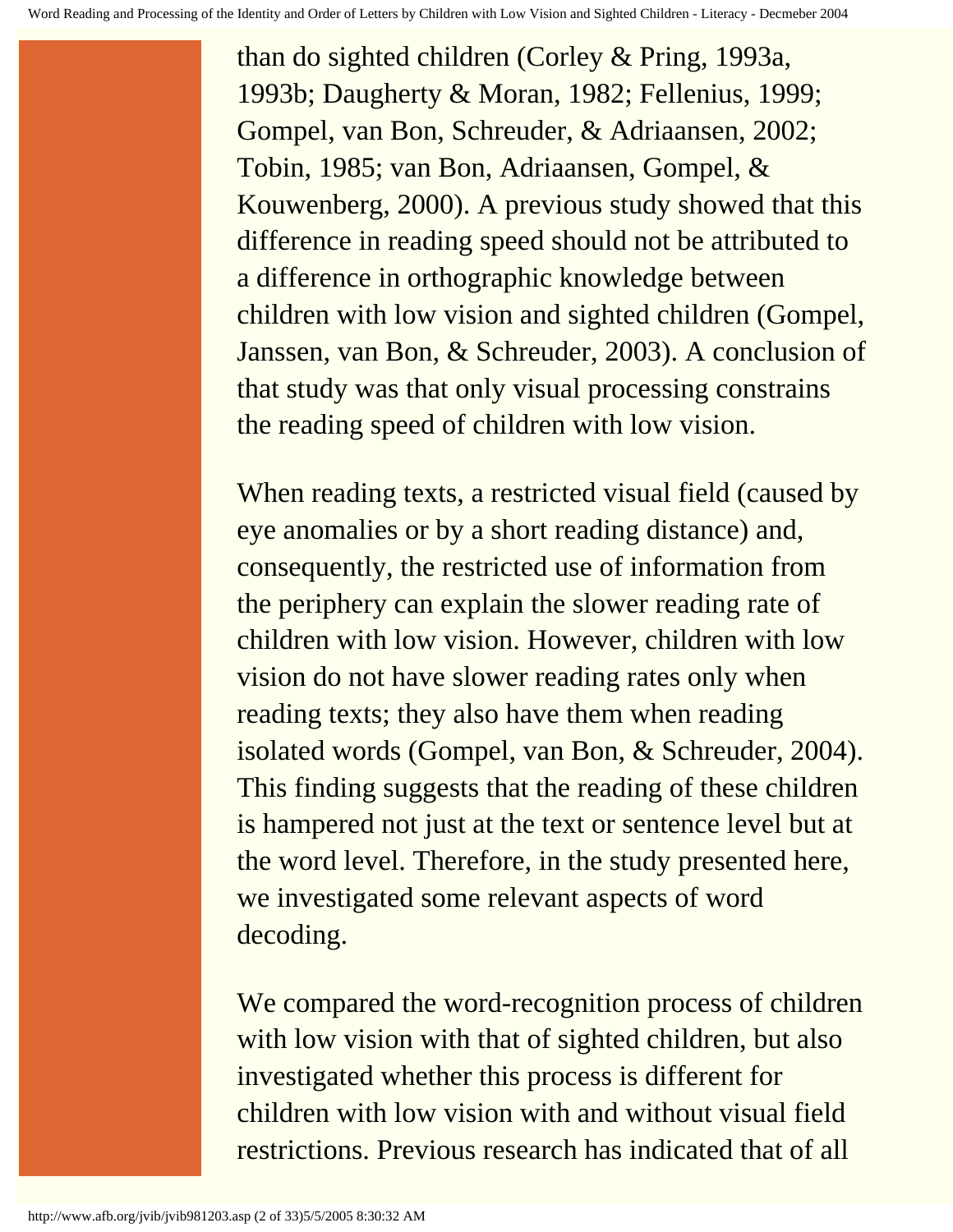visual impairments, central visual field defects have the highest adverse effect on decoding skills (Legge, Rubin, Pelli, & Schleske, 1985; van Bon et al., 2000). Gompel et al. (2002) also found that children with visual field restrictions were poorer decoders than children with other visual impairments, but no difference in decoding skills was found between children with central field defects and children with peripheral field defects. It is possible, however, that despite equality on global outcome measures, decoding processes are different in these groups of children with low vision. For children with central scotomas (blind spots), parts of words can fall on the retina just at the location of a scotoma (Legge, Klitz, & Tjan, 1997), so that some of the constituent letters of a word may not be seen. This finding is in line with the finding of Bullimore and Bailey (1995) that readers with central scotomas need to make more regressions than do readers without central scotomas. A peripheral field restriction, however, narrows the field of view; depending on the width of the visual field, more or fewer characters can be recognized within one fixation. A narrow visual field could affect not only the reading of sentences (Koenen, Bosman, & Gompel, 2000), but the identification of isolated words, especially long words.

We studied two aspects of visual word recognition: the identification of the constituent letters of a word and the processing of letter-order information in words. The recognition and identification of the letters may be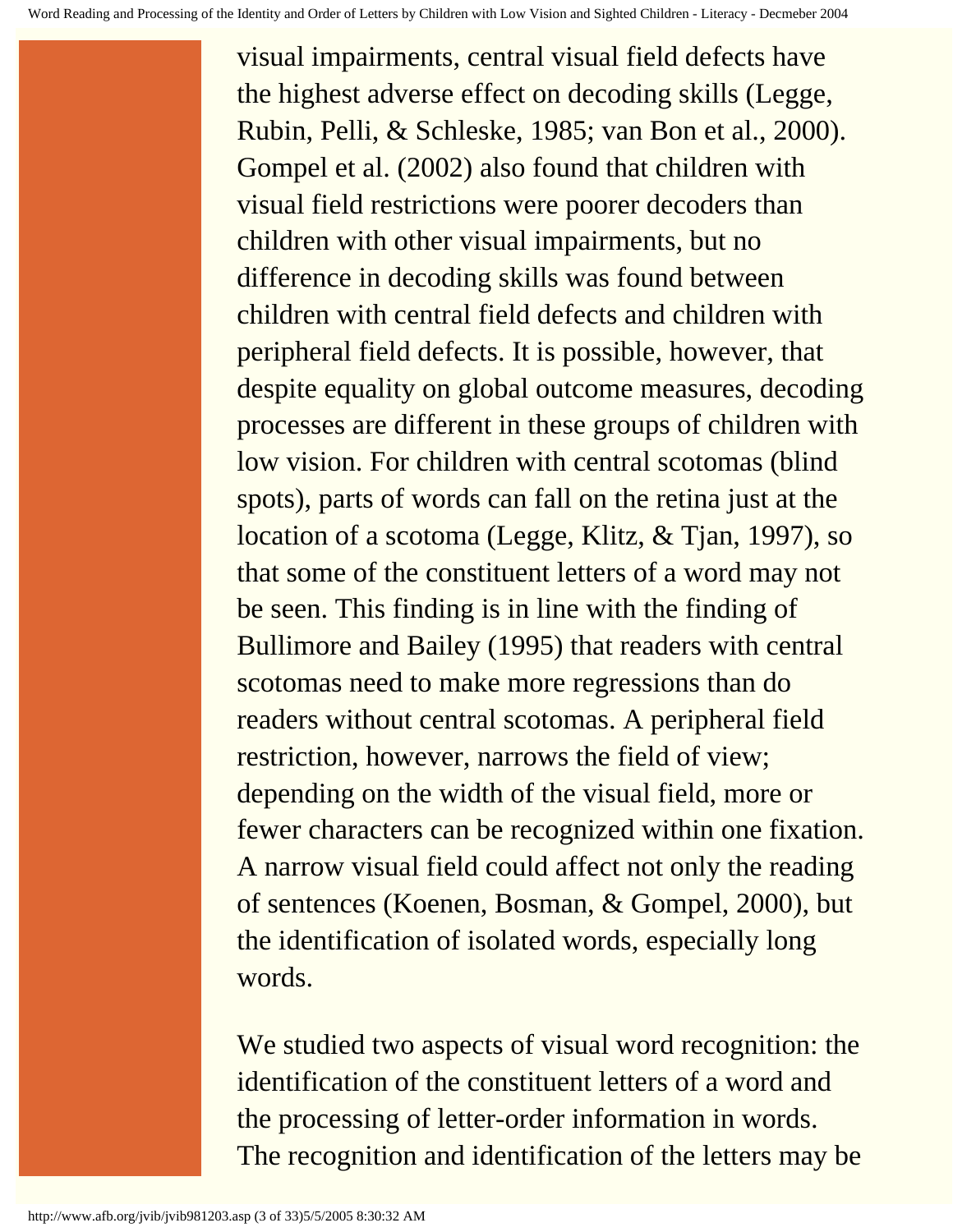difficult for children with low vision because some letters (such as "i" versus "l") differ only in a single feature. It is conceivable that when vision is not sharp, single features are hard to perceive or distinguish. In addition, when the visual field is restricted, it is possible to miss one or more letters or parts of letters. The perception and identification of letters are essential, however, for the correct reading of words. A slight change can make all the difference in meaning as well as in pronunciation (for example, *cure* versus *core*).

The order of the constituent letters is also essential in determining the pronunciation and meaning of a word (such as *rose* versus *sore*). Thus, the identification of the constituent letters is not enough to identify a word; information about the order of the letters also needs to be processed. The processing of letter-order information may be more difficult for children with low vision than for sighted children because they require more time to identify the single letters and hence have to keep the identified letters longer in working memory, which may interfere with their keeping track of the position of the letters.

Children with central visual field restrictions may have an additional disadvantage in processing letter-order information. Legge et al. (1997) showed that people with central scotomas make more regressions while reading because some letters of a word fall on a scotoma on the retina and are thus not visible. These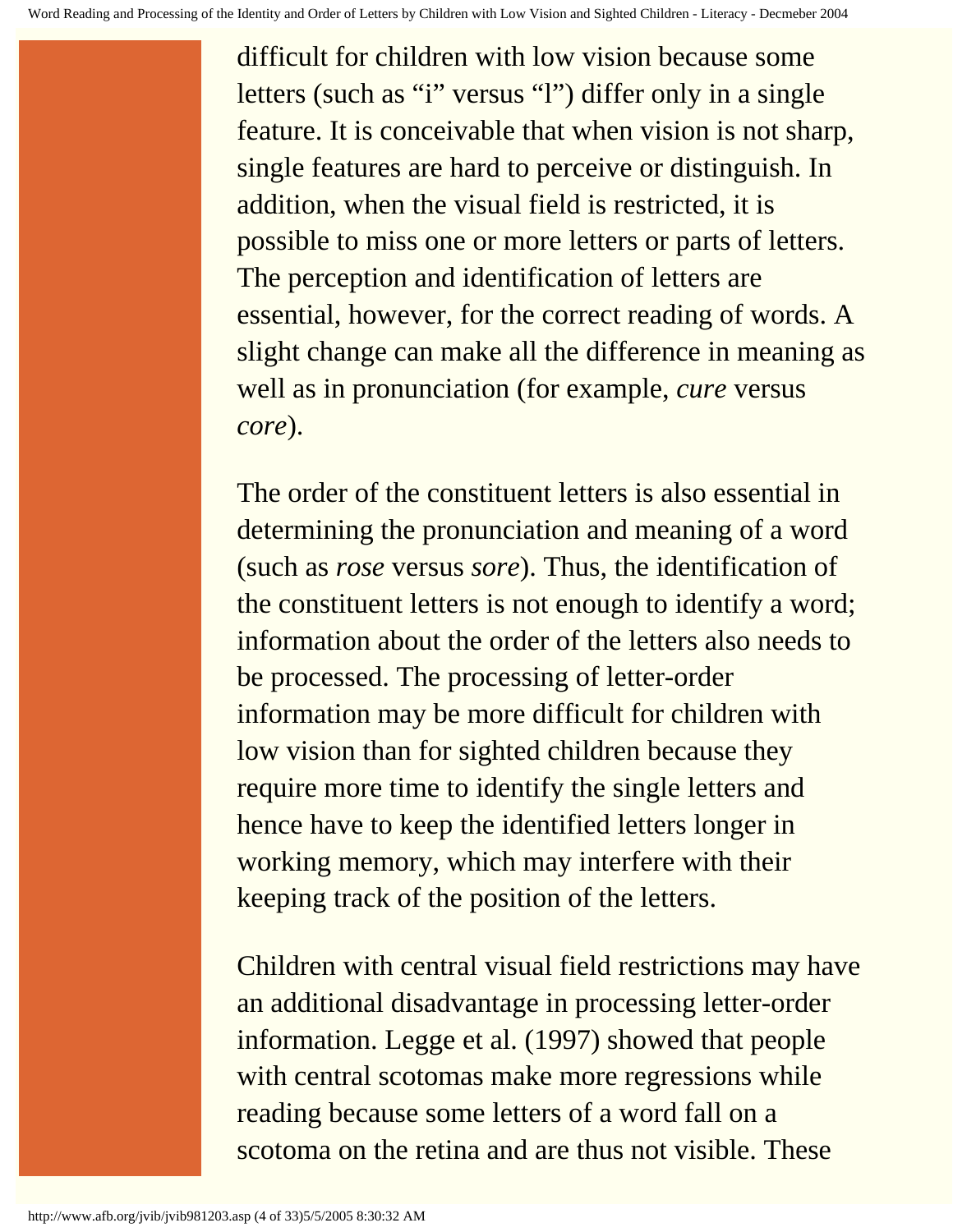regressions may cause people with scotomas to perceive the letters of a word in a different order than do people without scotomas and may slow down their reading rates. In the case of words in which the constituent letters can form two or more different words, these regressions may also cause letter-order errors, especially when words are not presented in a context.

In this article, we describe word recognition in terms of connectionist (network) models (see, for example, McClelland & Rummelhart, 1981). A property of this type of word-recognition model is that the frequency of words determines the base level of activation of a word representation in the mental lexicon. Thus, for highfrequency words, less information is needed to reach a threshold than for low-frequency words.

Nonwords have no representations on the word level, yet adults and even children are able to read nonwords. Rayner and Pollatsek (1989) explained the reading (pronunciation) of nonwords either by the use of grapheme or phoneme conversion rules or by the analogy that these nonwords may have with existing words. When a word is presented, both its specific representation and representations of orthographically similar words, specifically orthographic neighbors (words that differ in only one letter from the target word), are activated. Nonwords may therefore activate the representations of words that are orthographically similar to the nonword. Reasoning along these lines,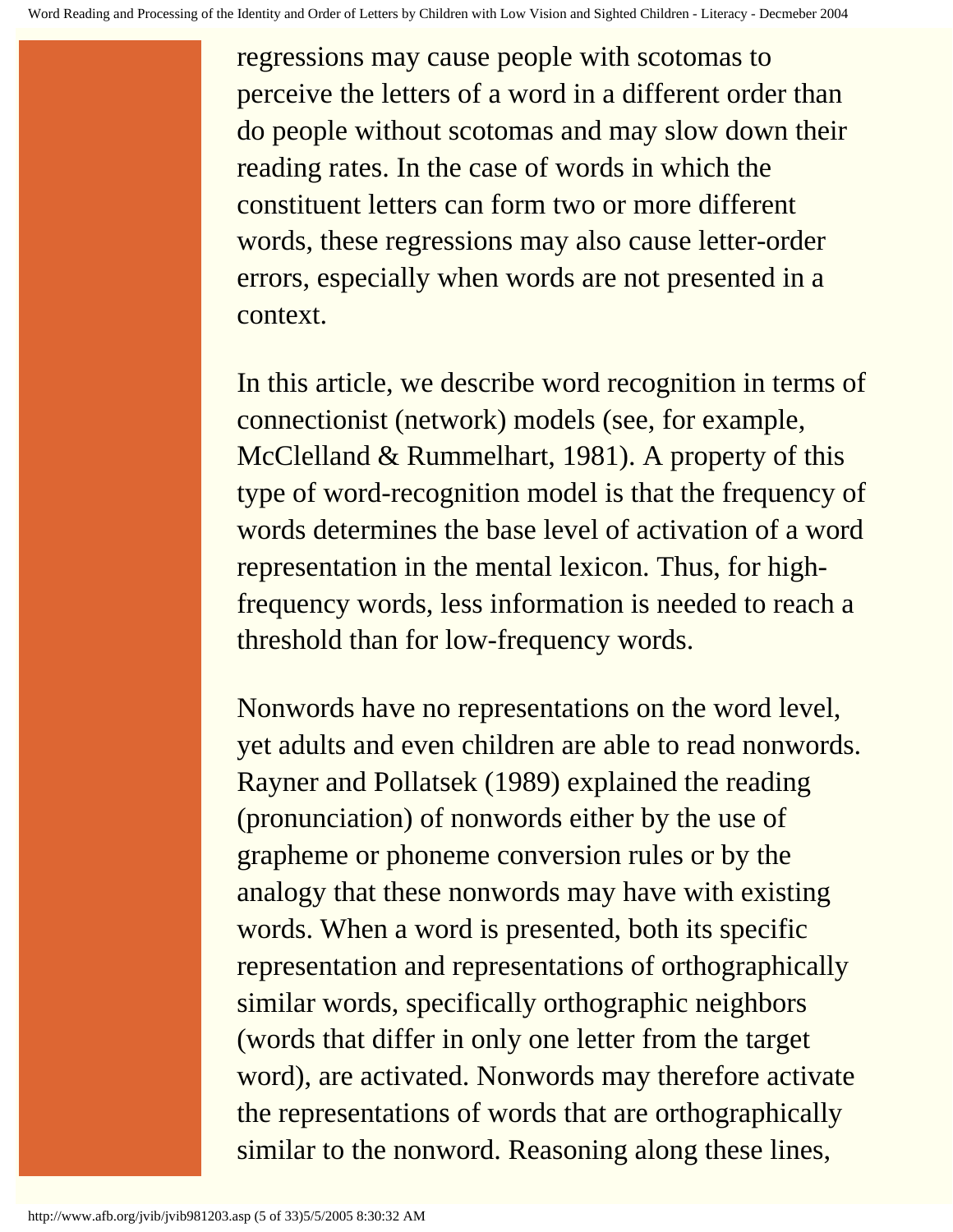we predicted that the naming of nonwords will be facilitated by the activation of high-frequency neighbors because they provide the analogy on which to base the pronunciation.

Grainger (1990) found a facilitating effect of neighbor frequency in word-naming tasks. Words with at least one higher-frequency neighbor had shorter naming latencies than did words with no higher-frequency neighbors. Laxon, Coltheart, and Keating (1988) found a facilitating effect of neighborhood size on the accuracy in word naming. We expected to find such a facilitating effect of high-frequency neighbors on the naming of nonwords by children with low vision as well as by sighted children. We also expected this effect to be stronger in children with low vision because their restricted visual input forces them to use all possible resources for recognizing words, such as knowledge of similar words.

Nonwords can also be informative about the reading accuracy of the different groups of children. In a previous study, we did not find that children with low vision made more reading errors than did sighted children (Gompel et al., 2003). Such errors would have been an indication of an inaccurate reading strategy involving guessing, for instance. This result, however, was based on the reading of existing words, in which a guessing strategy probably leads to correct responses most of the time, but with nonwords, a guessing strategy is not likely to result in correct responses. If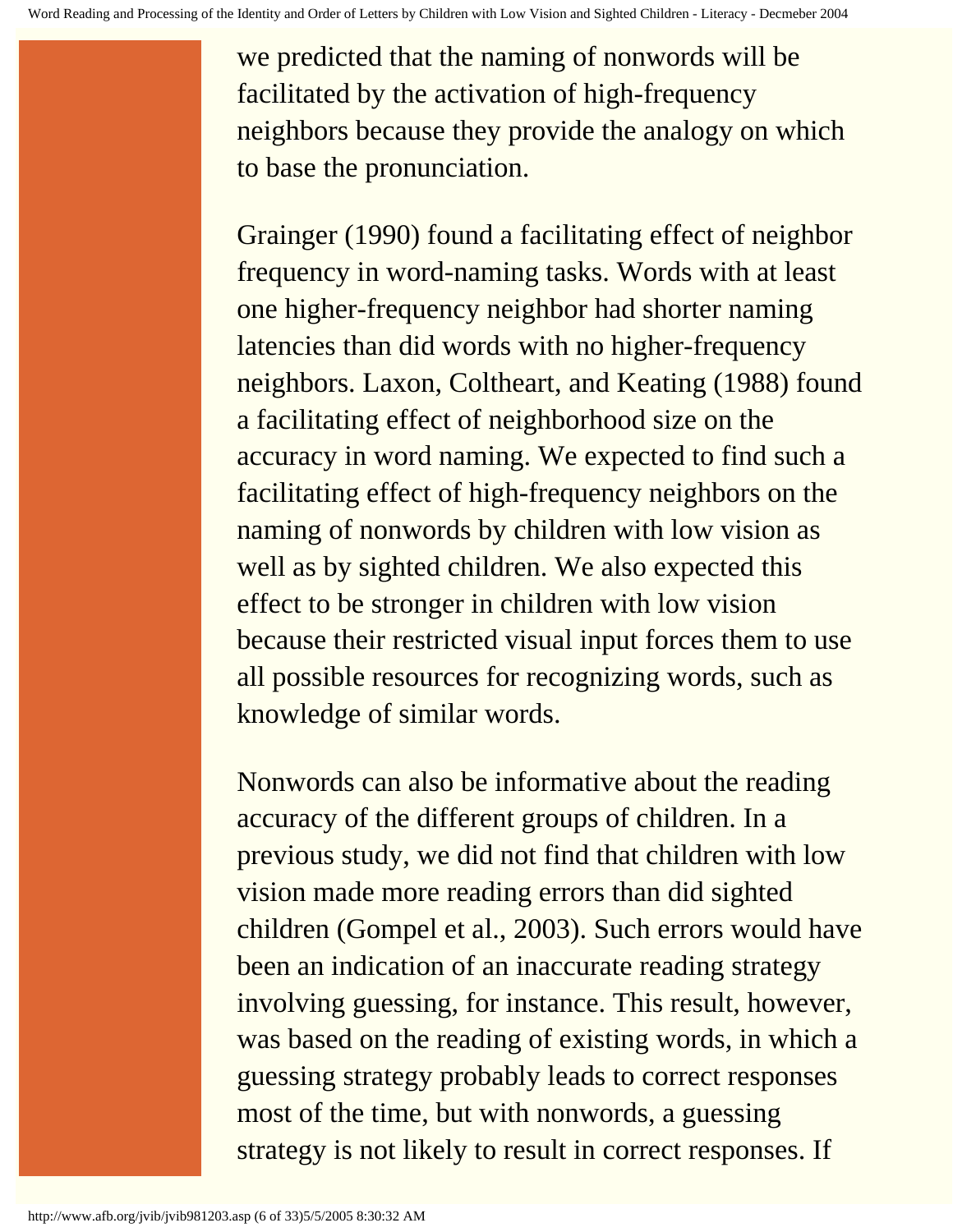children with low vision apply a guessing strategy more often than do sighted children, then the naming of nonwords would result in more errors for them. Thus, when presented with nonwords, children with low vision would have not only longer response latencies and more errors than would sighted children of the same age, but longer response latencies and more errors than sighted children of the same reading level.

The two experiments described here investigated the two aspects of word recognition in children with low vision and sighted children. In the first experiment, we assessed the letter-recognition process in word naming by studying the effects of orthographic neighbors on nonword naming. Since we expected that the identification of letters is more difficult for children with low vision, we predicted that an effect of neighbor frequency would be larger for children with low vision than for sighted children.

In the second experiment, we investigated the role of letter-order information by studying the reading of anagrams, that is, words whose letters can be rearranged to form one or more other words; for example, *kerst* (Christmas) is an anagram of *sterk* (strong) and of *strek* (stretch). We predicted that the processing of letter-order information would be more difficult for children with low vision than for sighted children and especially for children with visual field restrictions, as evidenced by the errors made and the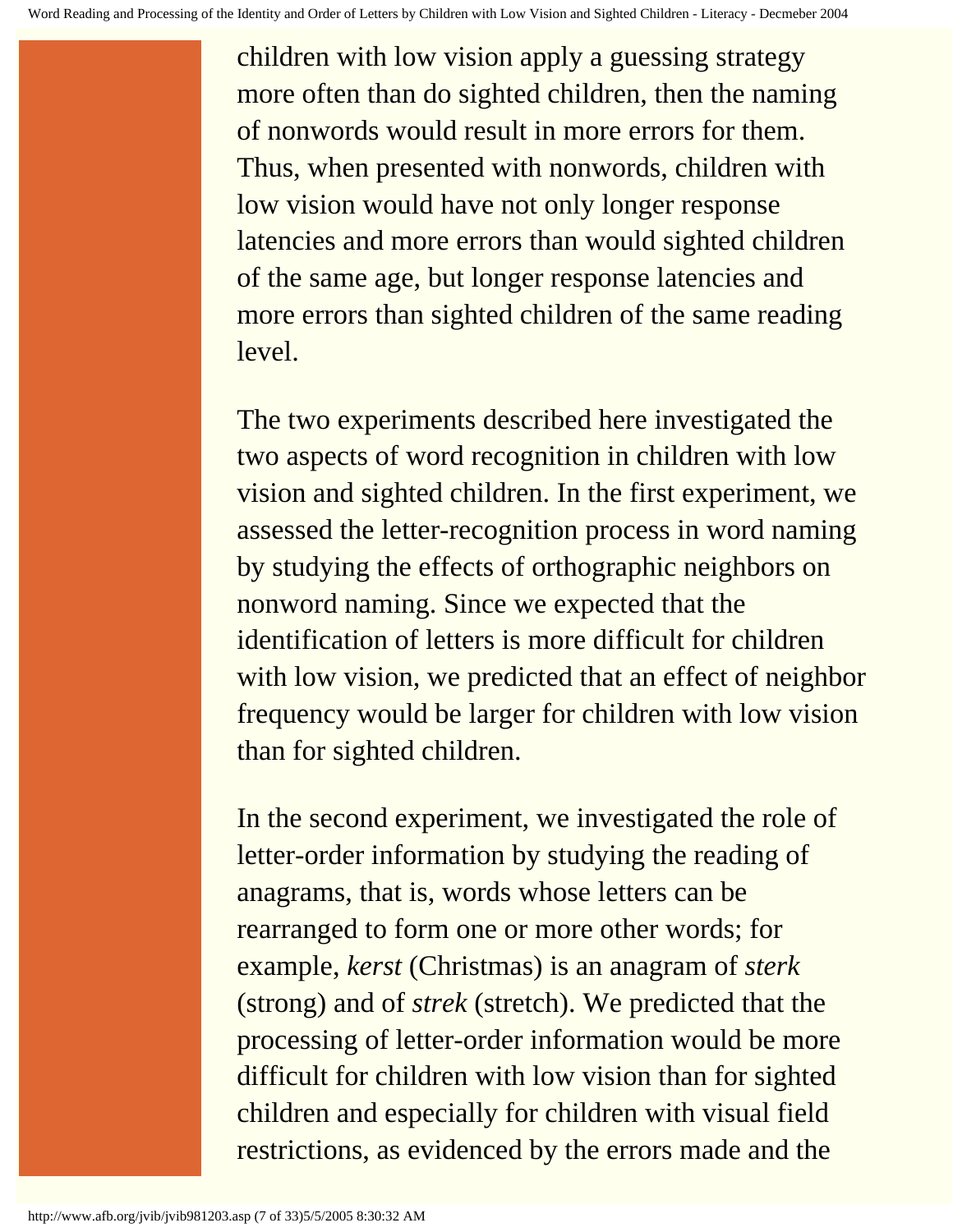time needed when reading anagrams.

# **Experiment 1**

In this first experiment, we studied the letterrecognition process by presenting children with nonwords. Apart from neighbor frequency, three visual aspects of the nonwords were manipulated. The first aspect involves the visual features of individual letters. Some letters are more visually similar to each other than others (for instance, "f" and "t" are more alike than are "p" and "w"). In half the nonwords, a letter of an existing word is substituted with a visually similar letter; in the other half, a letter is substituted with a visually nonsimilar letter.

The second aspect is word length. Because of a peripheral field restriction or a short reading distance, children with low vision may not be able to retrieve information from the same range of letter positions as may sighted children within one eye fixation. As a result, with long words, children with low vision would need to make more fixations than would sighted children, which could increase their reading time. For short words, one fixation could be sufficient for both groups of children.

The third aspect is the position of the substitution. In half the nonwords, a letter of an existing word is substituted in the first part of the word, and in the other half, the substitution was in the last part of the word.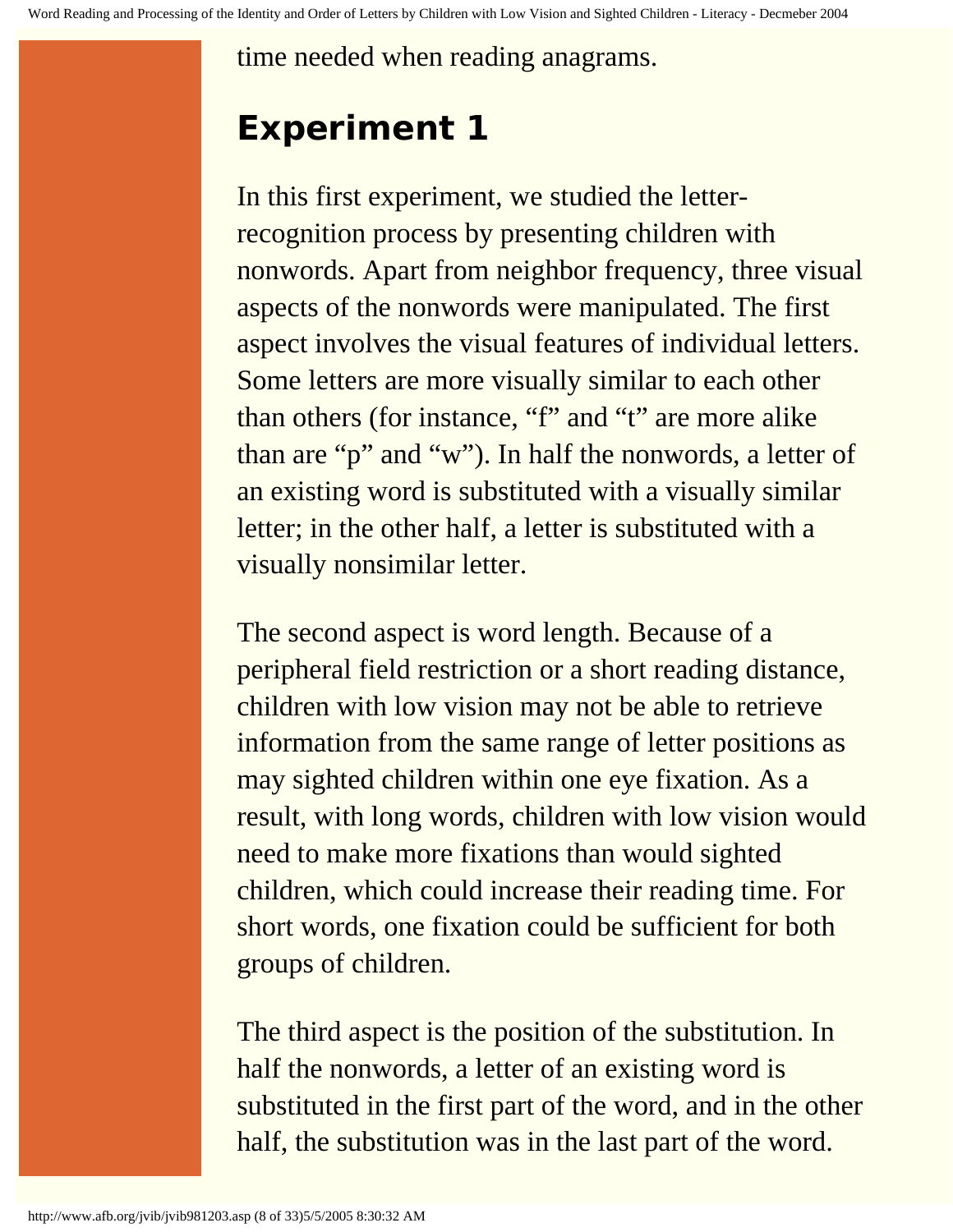Since the Dutch reading system, like that of many other languages, operates from left to right, it is possible that children with peripheral field restrictions process the first part of a word and respond on the basis of that information even before they process the latter part of a word. If this surmise is true, then nonwords with the substitution in the final part are likely to cause more activation of the orthographic neighbor than are nonwords with the substitution in the first part.

The first research question in this experiment was whether children with low vision are more inclined to apply an inaccurate strategy in decoding words than are sighted children. The use of nonwords in this experiment made it possible to investigate this question. In nonwords. a guessing strategy is not likely to result in the correct response. If children with low vision are inclined to guess, we predicted that they will make more errors in the naming of nonwords than will sighted children of the same word-reading level.

The second research question was whether the effects of neighbor frequency are larger for children with low vision than for sighted children. If such a difference in effect size is found, it can indicate an analogy-based reading strategy instead of a grapheme or phoneme conversion strategy. Because the visual input of children with low vision is of a low quality, we expected these children to compensate for it by using analogy (similar words). To investigate this possibility,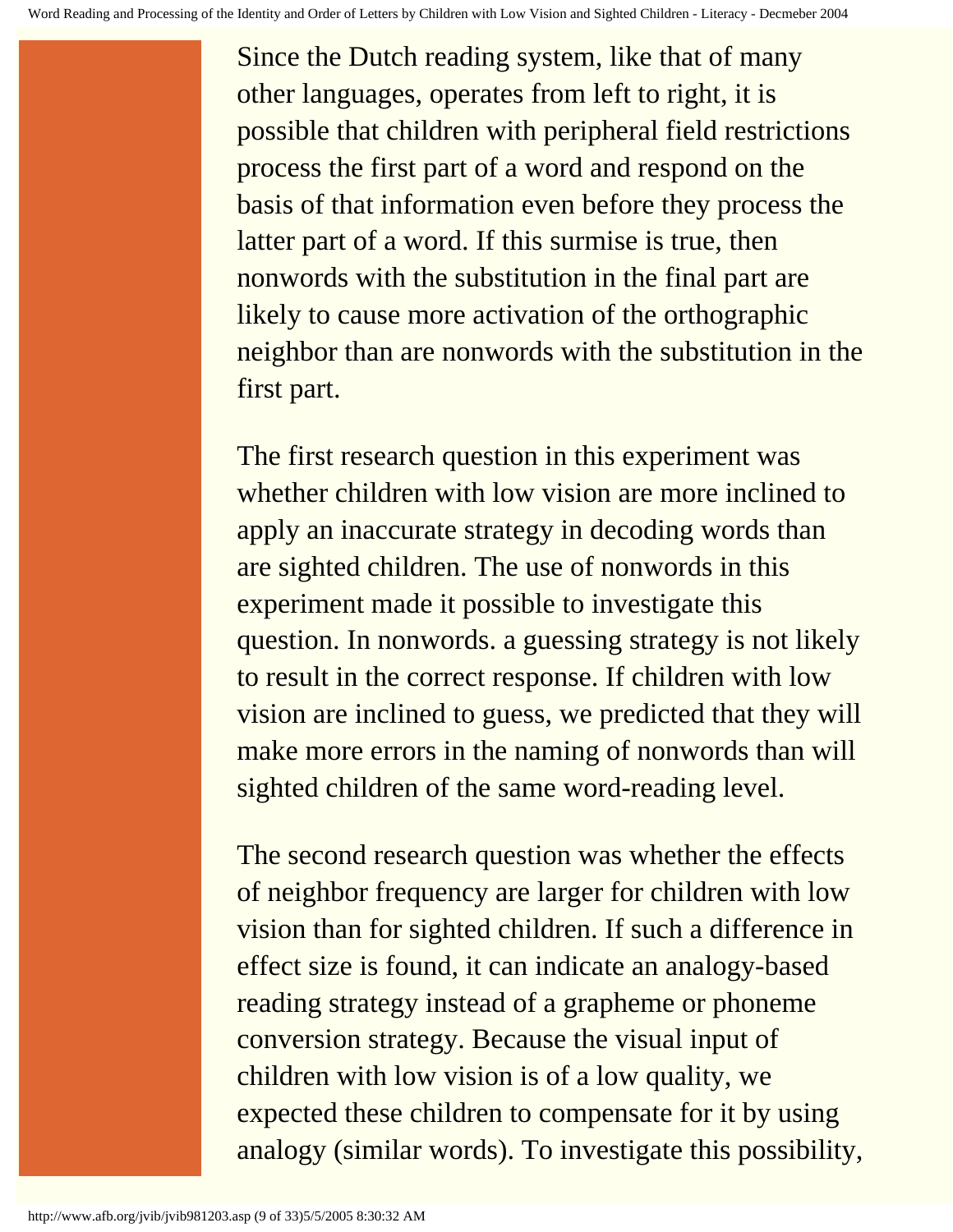we derived the presented nonwords from existing words by changing one letter in the existing words, so that the existing word was an orthographic neighbor of the presented nonword. Half the presented nonwords had a high-frequency neighbor, and half had a lowfrequency neighbor.

The third research question concerned the effects of three visual aspects of nonwords (word length, the visual similarity of substituted letters, and the position of the substitution) and their interaction with neighbor frequency. In this study, we explored whether these visual factors differentiate among the different groups of readers, which would indicate qualitatively different word-recognition processes. The fourth research question was whether any of the effects we found would be different in children with visual field defects than in other children with low vision.

# **Method**

#### *Participants*

In Experiment 1, 120 children (all native speakers of Dutch) participated: 40 children with low vision, 40 age-matched sighted children, and 40 reading levelmatched sighted children. The sighted children were selected from a neighborhood primary school. At the time of the study, all the children with low vision had received 40 to 60 months of literacy education. The children in the reading-level control group had a word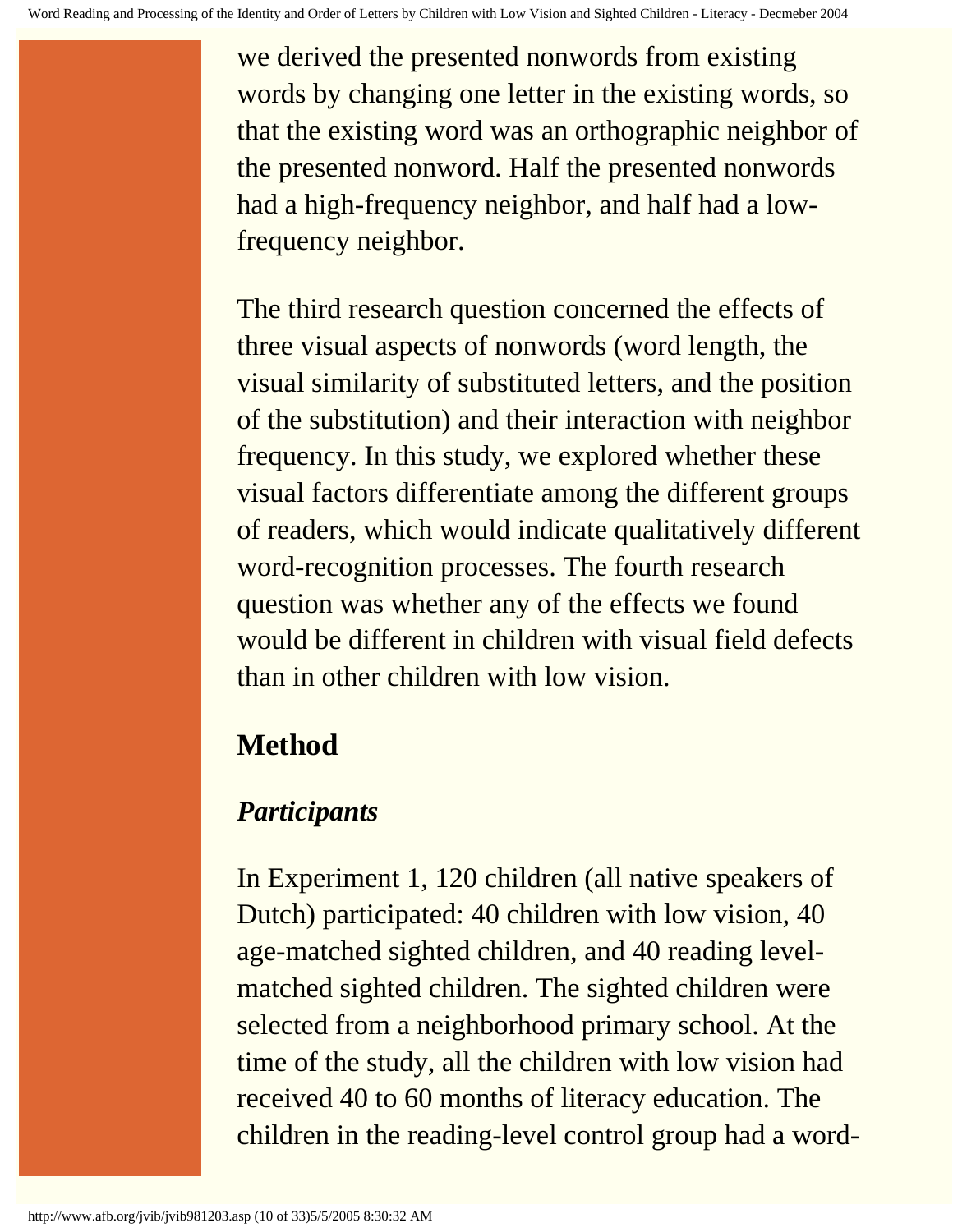reading score, determined by the Drie Minuten Toets, (DMT), or Three Minutes Test (Verhoe- ven, 1995) that was equal to that of the children with low vision  $(F < 1)$ , but their educational age was significantly lower than that of the children with low vision (*F*   $(1,78) = 79.8, p < .01$ ). The children in the age-level control group were matched on educational age but had a significantly higher word-reading score  $(F(1,78)) =$  $8.8, p < .01$ ).

The children with low vision were selected from a larger sample of children with low vision who had participated in an earlier study (Gompel et al., 2002). We selected the children on the basis of their visual diagnoses, such that half the children had some form of a visual field restriction and half had intact visual fields. Before the study was conducted, the parents or caretakers of all the participating children were informed about its purposes and procedures, and we obtained their written consent for the children to participate.

#### *Materials and procedure*

To be able to study the effects of different visual field restrictions on the naming of words, we required all the children with low vision to have visual field examinations, conducted by optometrists at two institutes for children with low vision. The peripheral visual field was determined by means of a Goldmann visual field examination or the Tübinger perimeter.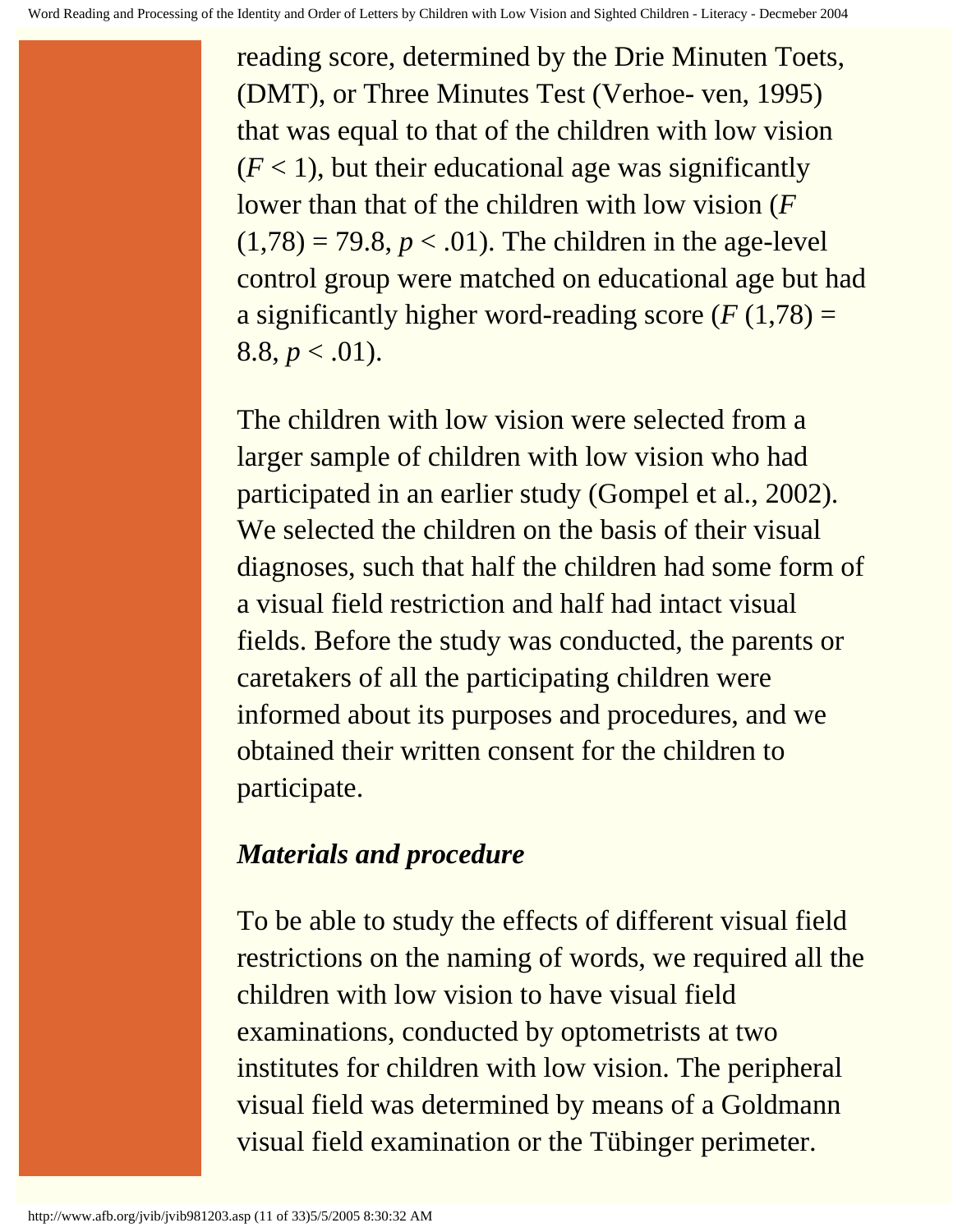The central visual field was determined with the Friedmann Visual Field Analyzer. The results of these visual field examinations and the diagnoses of the children with low vision are summarized in [Table 1](http://www.afb.org/jvib/jvib981203tab01intro.asp).

The children's reading levels were determined by means of the second card of the DMT. The DMT is a standardized word-decoding test, consisting of three cards. The DMT was administered according to standard procedures, which means that children were presented with a card with isolated words and were instructed to read the words as fast and as accurately as possible. The reading score is the number of correctly read words per card within a minute.

The orthographic neighbor experiment was a computerized word-naming task that used 80 nonwords. All nonwords were derived from existing words by substituting one letter for another one. In half the nonwords, the substituted letter was replaced by a visually similar letter, and in the other half, the replaced letter was not visually similar. The similarity of letters was based on a study by Geyser (1977). The substitution was either in the first half or the last half of the word. Half the nonwords were long strings of letters  $(8-10$  letters; mean = 8,  $SD = 1$ ), and half were short letter strings  $(4–6$  letters; mean  $= 5$ ,  $SD = 1$ ). Half the nonwords were derived from high-frequency words (more than 3,000 per 42 million), and half were derived from low-frequency words (100–400 per 42 million). Word frequencies were determined on the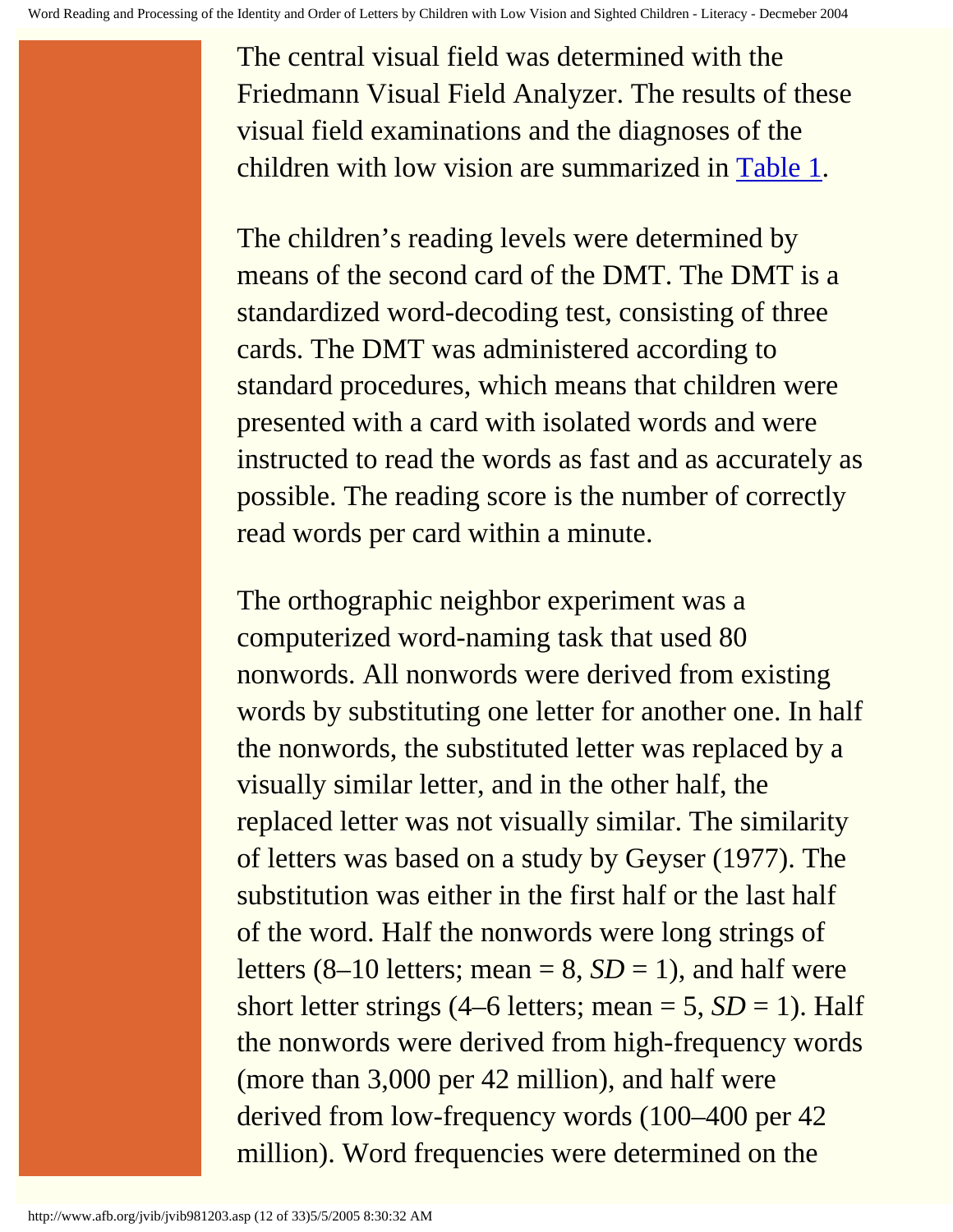basis of the CELEX lexical database (Baayen, Piepenbrock, & Gulikers, 1995). Every possible combination of the four factors was represented by five instances. For example, there were five long nonwords that were derived from a high-frequency word, with a highly similar substituted letter in the first half of the letter string. To illustrate the distribution of the nonwords over the different conditions, [Table 2](http://www.afb.org/jvib/jvib981203tab02intro.asp) presents an example of a nonword for each condition.

The experiment was conducted on an Apple MacIntosh Powerbook computer, with a screen resolution of 1024  $\times$  768 and a screen diagonal of 35 centimeters (13.78) inches). The children were free to use the viewing distance that was the most comfortable for them. Words were displayed in a 40-point font; for example, the letter "o" had a width of 5 millimeters (0.20 inches) and a height of 6 millimeters (0.24 inches). The font type of the presented words was Monaco. The children were told that the words they were going to see were words that do not exist and that they had to try to read them as quickly and accurately as possible. Naming latencies and errors were recorded.

Naming latencies were recorded in milliseconds by means of a voice key. The experimenter evaluated the responses by means of a button box. Responses could be correct, incorrect, or a voice-key error (if the voice key did not respond or was triggered by a sound other than the onset of the pronunciation of the target).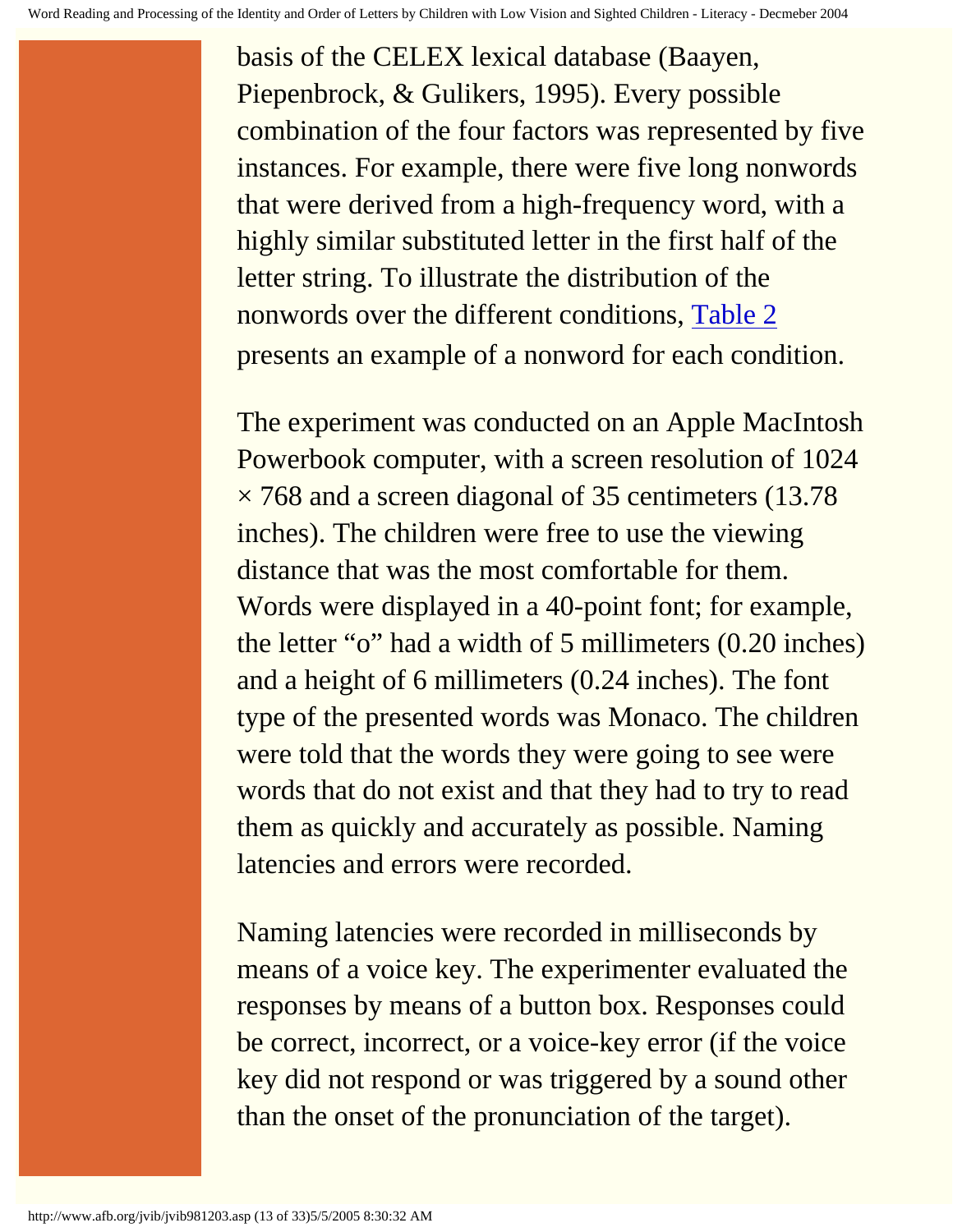#### **Results**

Because of a computer failure, the data for one child with low vision were not recorded. The data for the corresponding child in the reading-matched and the corresponding child in the age-matched group were also discarded. Thus, the analyses of Experiment 1 are based on the data of the remaining 137 children.

A 3 (group: low vision versus age matched versus reading matched) by 2 (neighbor frequency: high versus low) by 2 (position of substitution: the beginning versus the end of a word) by 2 (similarity of substitute: high versus low) by 2 (length: long versus short) analysis of variance (ANOVA) was conducted on the median response latencies and mean error proportions of all the children. For the sake of brevity, we discuss only the results that pertain to the research questions. [Table 3](http://www.afb.org/jvib/jvib981203tab03intro.asp) shows all the mean naming latencies and mean error proportions.

The first research question was whether children with low vision use a more inaccurate word-reading strategy than do sighted children. The ANOVA revealed no significant main effect for group on error proportions, *F*  $(2,113) = 1.4, p = .26$ . This result indicates that children with low vision do not have relatively more problems with nonwords than do sighted children of the same reading level and supports a previous finding that children with low vision do not apply guessing strategies in reading more often than do sighted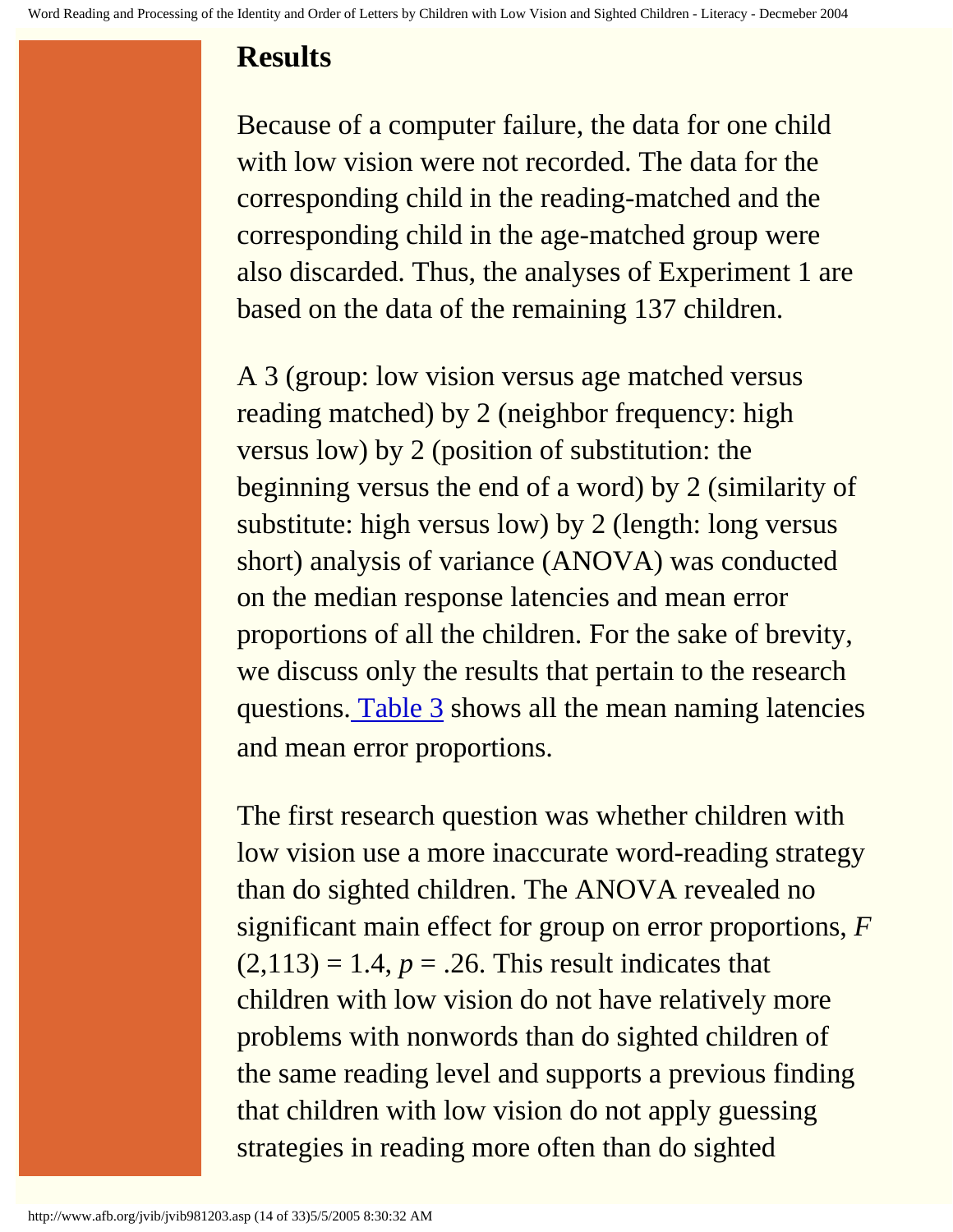#### children (Gompel et al., 2003).

The second research question was whether the effect of neighbor frequency is larger for children with low vision than for sighted children. We found no significant main effect of neighbor frequency on response latencies,  $F(1,107) = 1.9, p = .17$ . The interaction between group and frequency was significant,  $F(2,107) = 9.2$ ,  $p < .0001$ , however. The children with low vision had significantly shorter response latencies on nonwords with a high-frequency neighbor than on nonwords with a low-frequency neighbor,  $F(1,37) = 15.8$ .  $p < .001$ . No significant effect of frequency on response latencies was found in the groups of age-matched  $(F < 1)$  and readingmatched,  $[F(1,35) = 3.3, p = .08]$  children. There was a significant main effect of frequency on the error proportions,  $F(1,113) = 15.9, p < .0001$ . More errors were made in nonwords with a low-frequency neighbor than in nonwords with a high-frequency neighbor. No significant interaction on the error proportions was found between group and frequency,  $F(2,113) = 1.4$ , *p* = .91, indicating a similar effect of frequency on the error proportions for all three groups. These results show that for the children with low vision, a highfrequency neighbor had a facilitating effect for reading speed as well as for accuracy. For the sighted children, the data show a facilitating effect only for accuracy.

The third research question concerned the effects of three visual aspects of nonwords (word length, the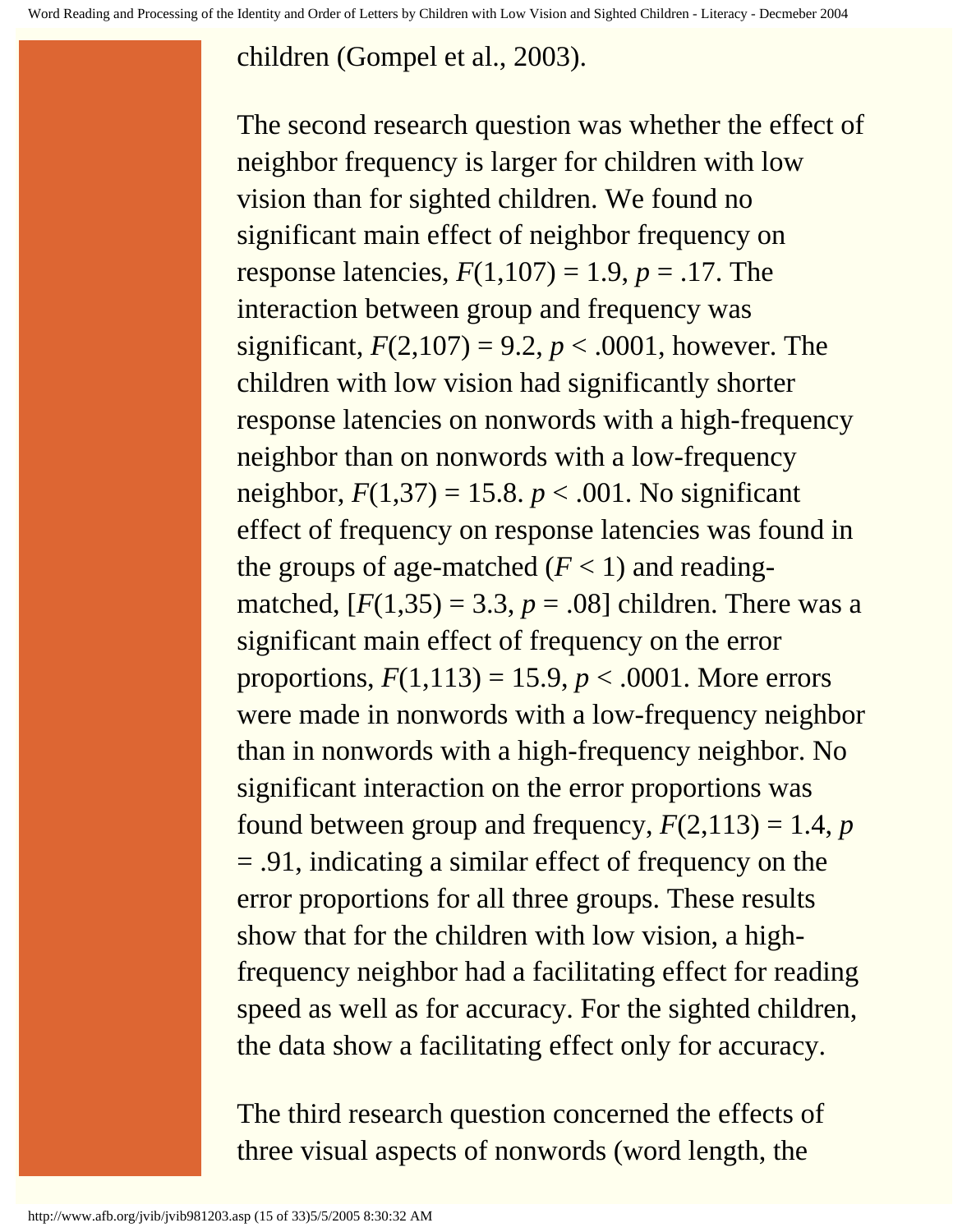visual similarity of substituted letters, and the position of the substitution) and their interaction with neighbor frequency. None of the visual aspects showed a significant interaction with group on naming latencies or error rates, except for word length on naming latencies,  $F(2,107) = 7.4$ ,  $p < .001$ . The effect of word length on naming latency was significantly larger in both the low vision group and the reading-matched group than in the age-matched group,  $F(1,72) = 4.1$ , *p*  $< .05; F(1,70) = 16.9, p < .0001$ , respectively. The difference between the effect in the low vision group and the reading-matched group was not significant, *F*  $(1,72) = 3.2, p = .08$ . For the naming latencies, the interaction among group, neighbor frequency, and word length was not significant  $(F < 1)$ . The interaction effect of frequency and word length was significant,  $F(1,107) = 8.2, p < 0.01$ , with larger frequency effects on long words than on short words, but the absence of an interaction with group indicates that this effect is not different for children with low vision than for sighted children. For the error rates, the interaction among group, frequency, and word length was also not significant  $(F < 1)$ .

For the naming latencies and the error rates, the interactions among group, frequency, and position of substitution were not significant,  $F(2,107) = 1.1$ , *p*  $= .33$ , and  $F(2,113) = 1.5$ ,  $p = .22$ , respectively. For the naming latencies and the error rates, the interactions among group, frequency, and visual similarity were not significant (both  $Fs < 1$ ). Although all manipulations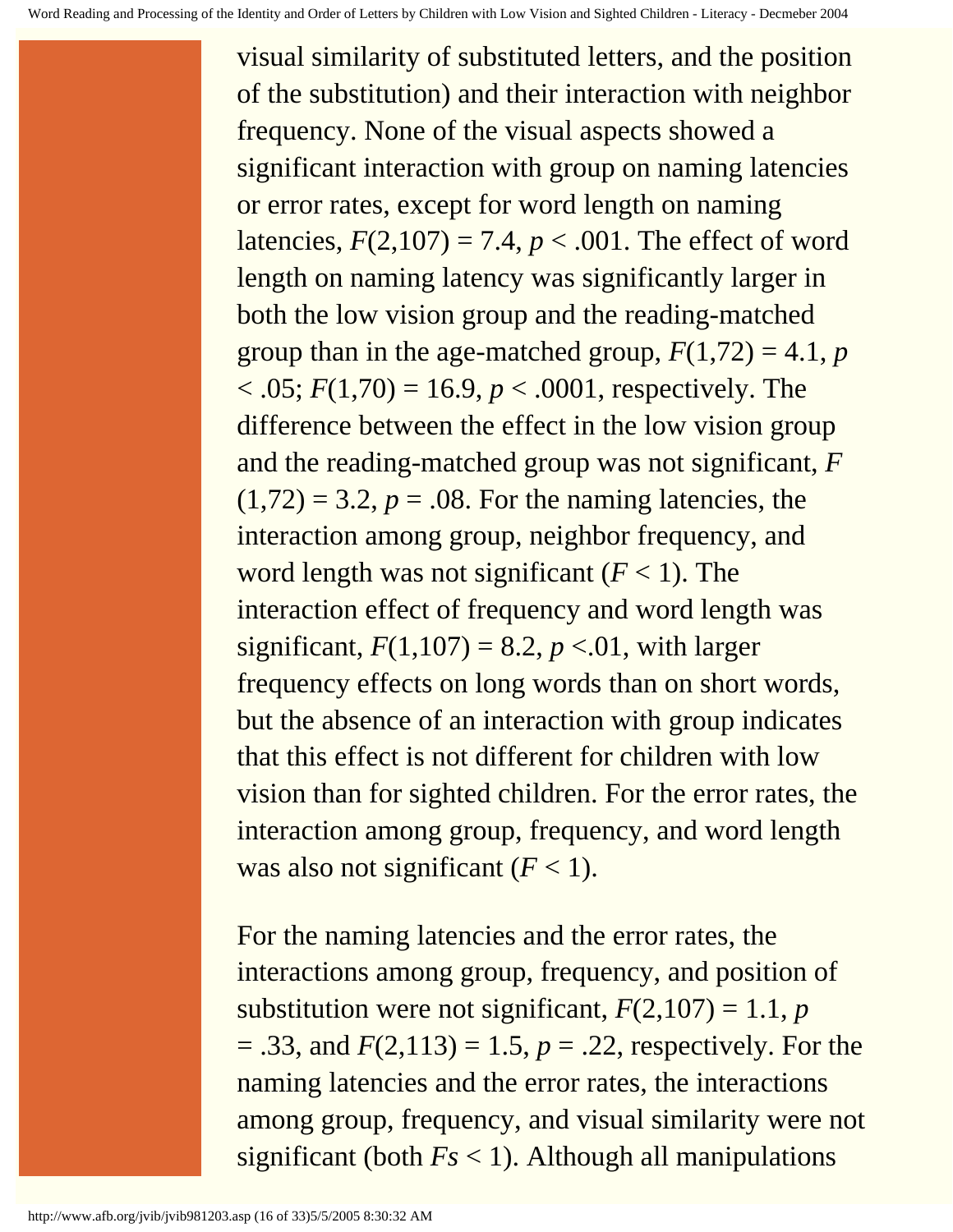did affect the effect of neighbor frequency, this effect was not different for the different groups.

To examine possible differences between the children with different visual field defects and the children without visual field defects (our fourth research question), we repeated all the analyses with the following between-groups contrasts: children with visual field defects versus those with intact visual fields, children with central field restrictions versus those without central field restrictions, children with peripheral field restrictions versus those without peripheral field restrictions, and children with absolute field defects versus those with relative field defects. None of the ANOVAs revealed any significant main effect for group (all *Fs* < 1). No significant interactions were found between group and type of word (all *Fs* < 1). This finding indicates that the effects of the characteristics of words (neighbor frequency, length, similarity, and place of substitution) are the same for all children with low vision, independent of the absence or presence of any kind of visual field restriction.

The results of this experiment show that the effect of neighbor frequency is larger for children with low vision than for sighted children. Neighbor frequency has no effect on the response latencies of sighted children, but it does affect the response latencies of children with low vision; a high-frequency neighbor facilitates the reading of nonwords in this latter group.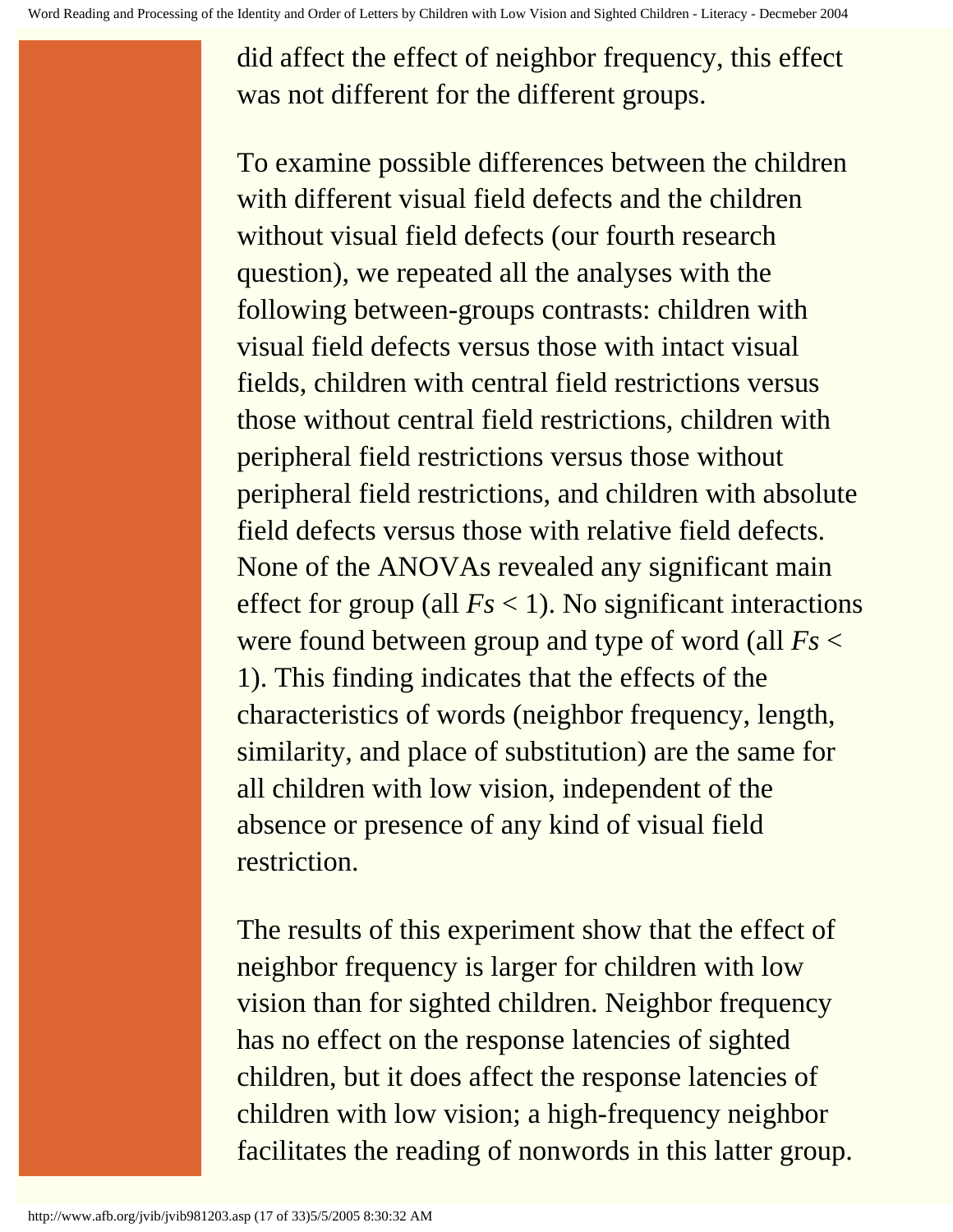Contrary to our expectations, the effects of word length, position, and visual similarity of the substituted letter on the reading speed or accuracy was not different for the children with low vision than for the sighted children or for the children with low vision with and without visual field restrictions.

#### **Discussion**

The results of the first experiment show that several visual letter or word features (word length, visual similarity, and position of substitution) do not specifically facilitate or hinder the word reading of children with low vision. However, the effect of neighbor frequency is different for children with low vision than for sighted children. Furthermore, the effect of neighbor frequency is larger in long words than in short words for children with low vision. The fact that children with low vision read nonwords with a highfrequency neighbor faster than they do nonwords with a low-frequency neighbor is in line with the idea that these children rely more on an analogy-based reading strategy than on a rule-based reading strategy. This is a qualitative difference between children with low vision and sighted children, not just a developmental lag, because this difference is found not only between children with low vision and sighted children of the same age, but between children with low vision and sighted children of the same reading level.

The finding that children with low vision do not make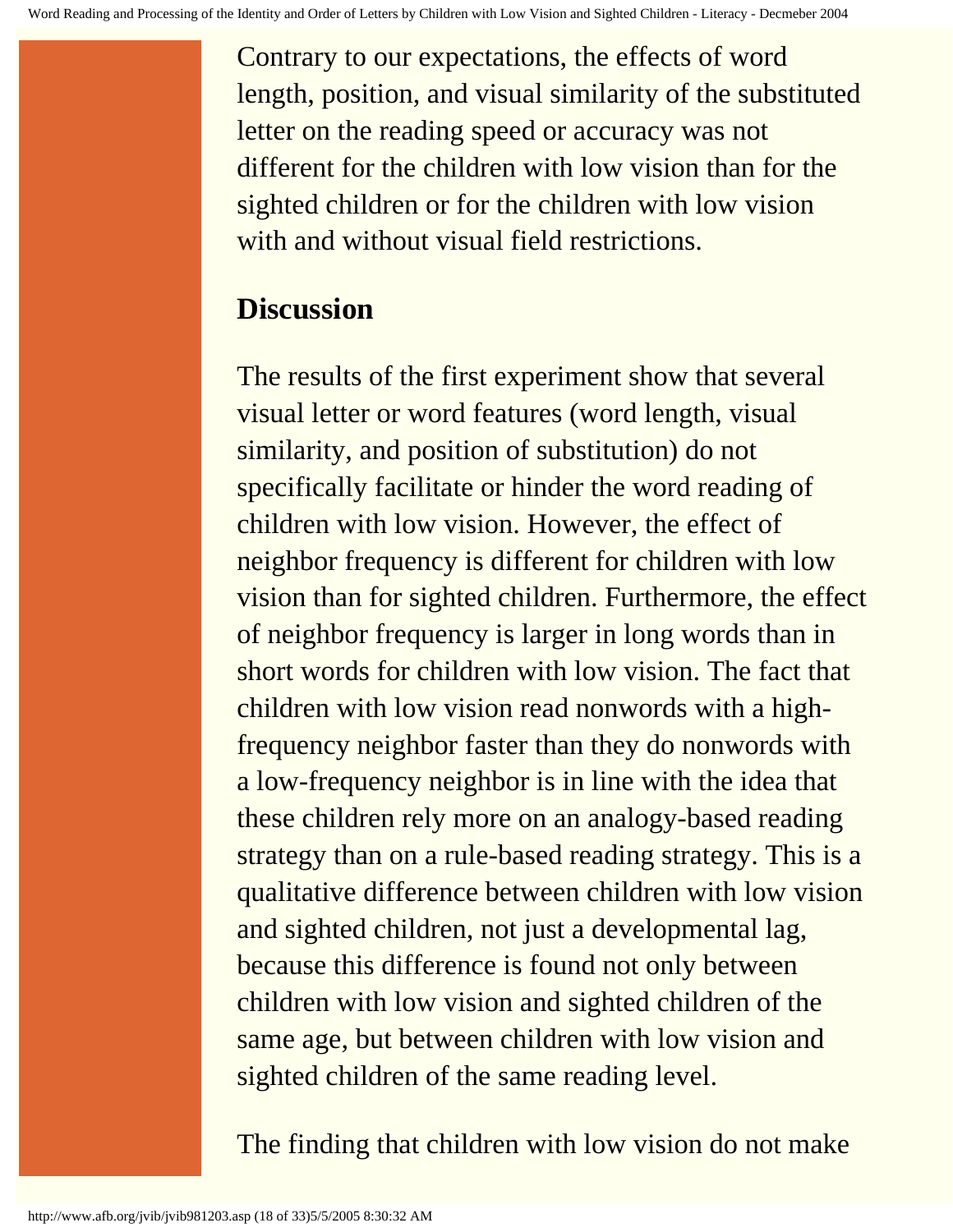more errors than do sighted children in nonwords confirms the results of a previous study (Gompel et al., 2003) that children with low vision do not apply a guessing strategy in word reading more often than do sighted children. If they did, they would have had higher error rates in this experiment than the sighted children because a word-based guessing strategy cannot lead to a correct response in reading nonwords as it can in reading existing words.

# **Experiment 2**

In this word-naming experiment, we investigated the role of the order of letters by presenting two kinds of words: anagrams and unique words. As was mentioned earlier, the letters of an anagram can be rearranged to form one or more other words, whereas the letters of a unique word cannot; for example, with the letters of the word *zalm* (salmon), no other Dutch word can be formed. We expected that for all the children, anagrams would take more time to read than unique words because both words are activated and are candidates for lexical access. The competition between both the word and its anagram or anagrams will increase the time needed for lexical access. In the case of unique words, no such competition has to be resolved. We also expected that this effect of anagrams would be larger in children with low vision than in sighted children and specifically in children with visual field defects because of the difficulties that they may have in processing letter-order information. The same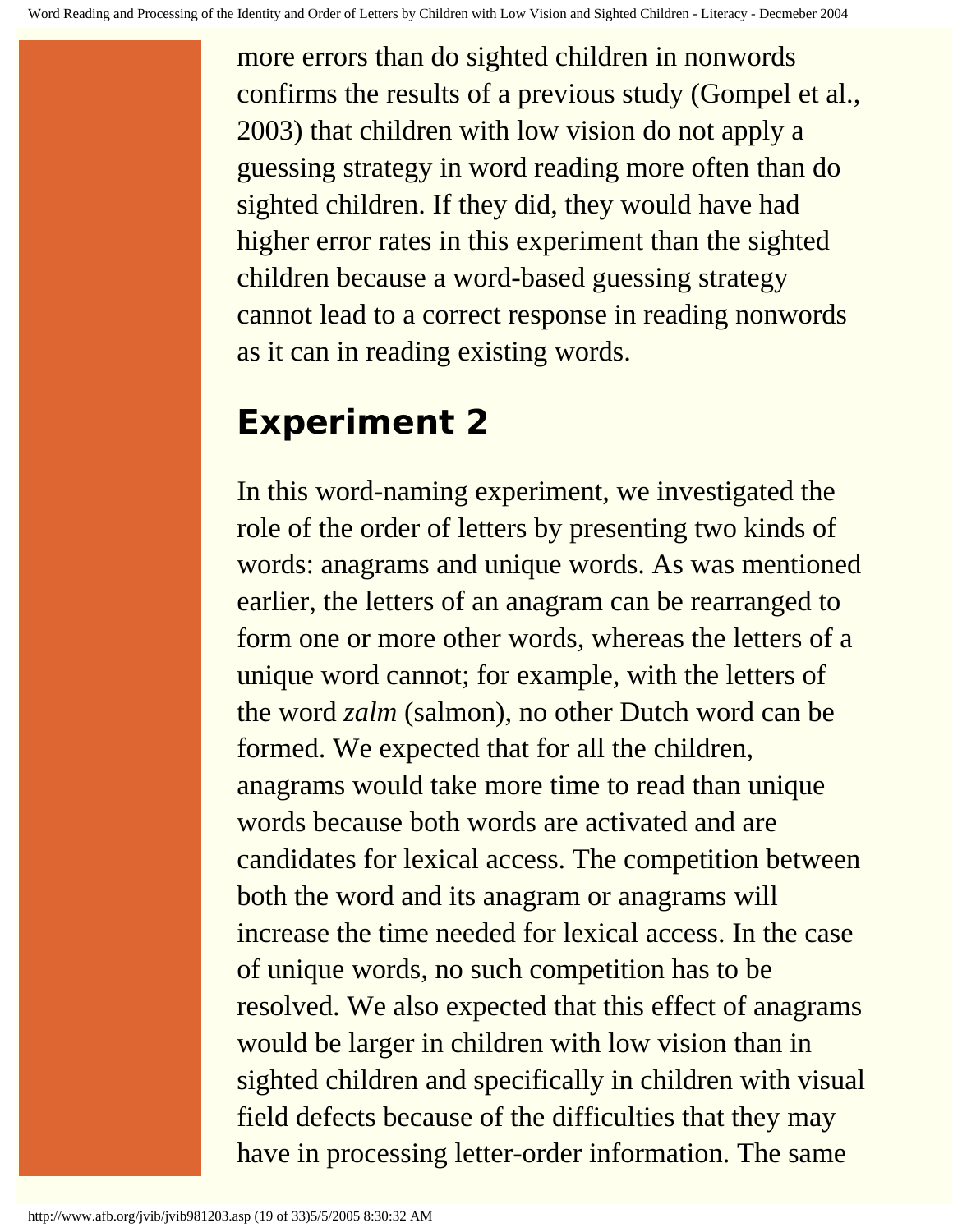120 children who participated in Experiment 1 participated in Experiment 2.

# **Method**

#### *Materials and procedures*

The stimuli in this word-naming experiment were 40 words. Half the words were anagrams, and the other 20 words were unique words. Of an anagram set, the anagram with the lowest frequency was presented. The selected (least-frequent) anagrams and unique words were matched on frequency and word length. Word frequencies were determined on the basis of the CELEX lexical database (Baayen et al., 1995). The mean frequency of the presented words of the anagram sets was 104.2, the mean frequency of the remaining words of an anagram set was 7,405.3, and the mean frequency of the unique words was 109.8. The equipment and procedure of this word-naming task were the same as those of Experiment 1.

### **Results**

A 3 (group: low vision versus reading matched versus age matched) by 2 (word type: anagram versus unique) ANOVA was performed on the median latencies of the correct responses. The variable group was treated as a between-subjects variable and word type as a within-subjects variable. [Figure 1](http://www.afb.org/jvib/jvib981203fig01.asp) shows the results.

The main effect of the variable group was significant, *F*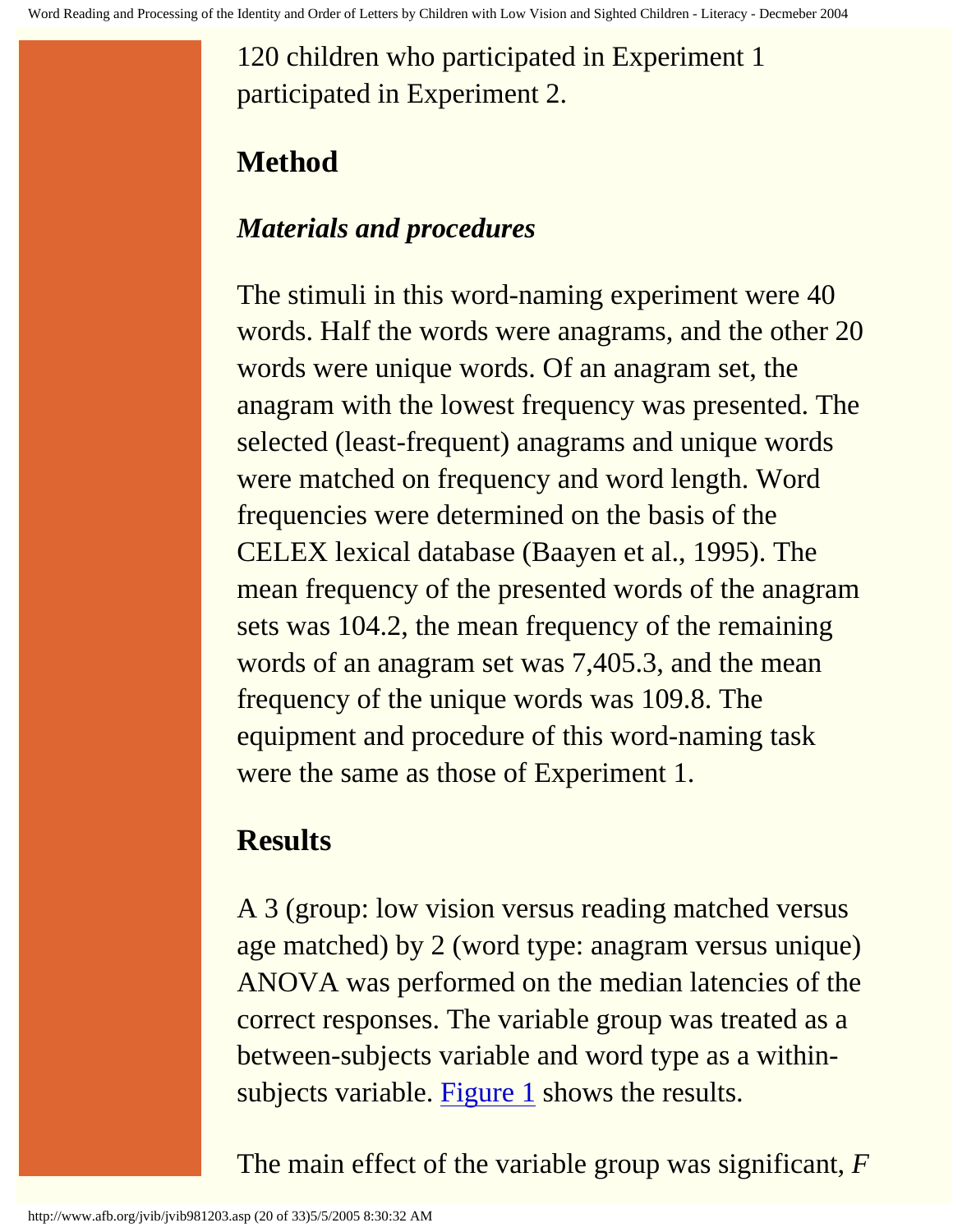$(2,117) = 4.7, p < .05$ . Both the children with low vision and the children in the reading-matched group had significantly longer median response latencies than did the children in the age-matched group (Fisher's PLSD, both  $p < .001$ ). No difference was found between the median response latencies of the children with low vision and those of the children in the readingmatched group (Fisher's PLSD,  $p = .56$ ).

The main effect of word type was not significant (*F* < 1), indicating that there was no difference in the median response latencies on unique words and anagrams. The interaction effect, however, was significant,  $F(2,117) = 12.5$ ,  $p < .0001$ , indicating that the effect of word type was different for the different groups of participants. The children with low vision had significantly longer median response latencies on anagrams than on unique words,  $F(1,39) = 6.4$ ,  $p < .05$ . Both the children in the age-matched and in the reading-matched group had significantly longer naming latencies on the unique words than on the anagrams,  $[F(1,39) = 4.2, p < .05; F(1,39) = 19, p$ < .0001, respectively]. Within the group of sighted children, a significant interaction effect of group by word type was found,  $F(1,78) = 6.4$ ,  $p < .05$ . The effect of word type was larger for the younger children in the reading-matched group than for the children in the agematched group.

Another 3 (group: low vision versus reading matched versus age matched) by 2 (word type: anagram versus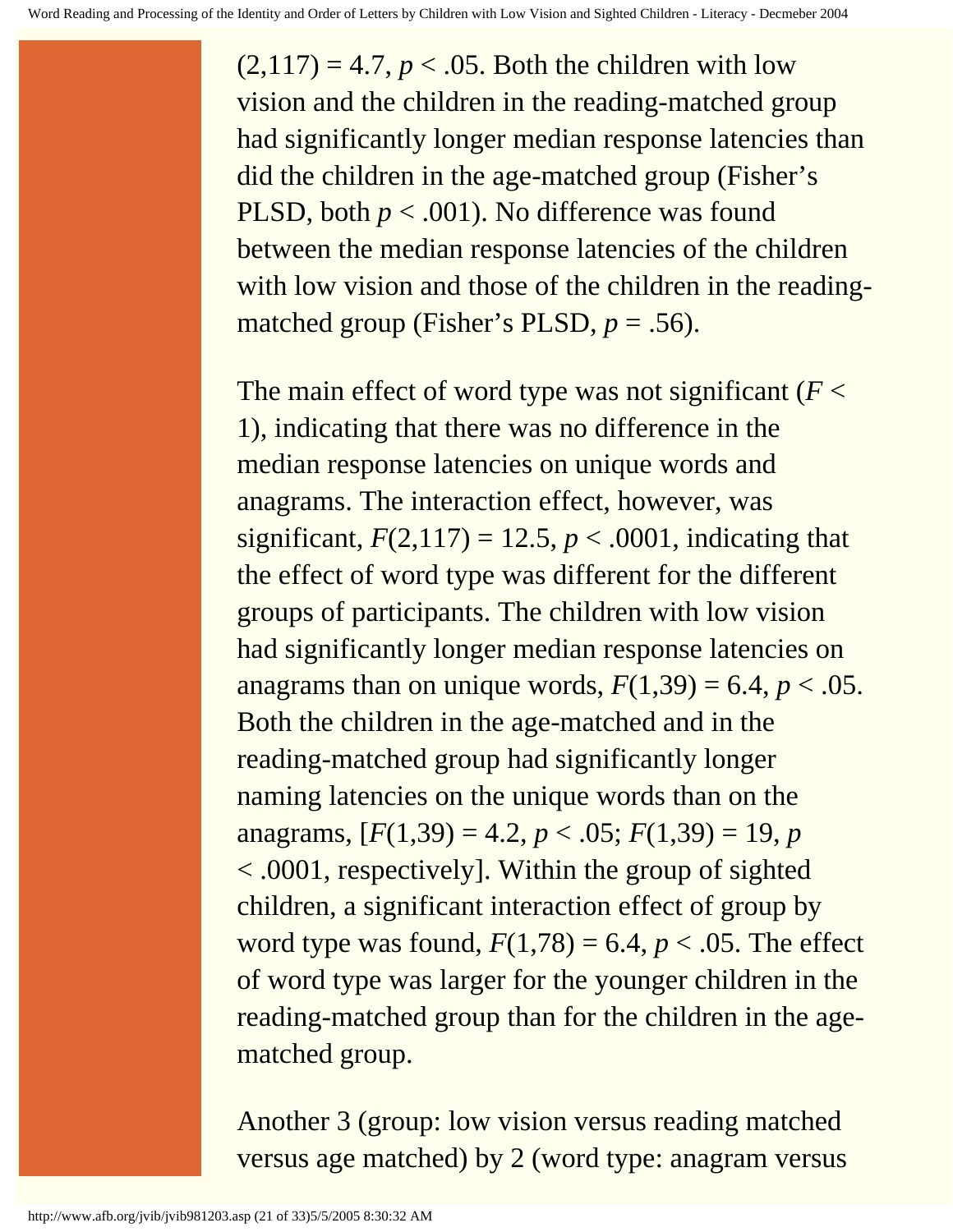unique) ANOVA was performed on the mean error rates of each participant. Group was treated as a between-subjects variable and word type as a withinsubjects variable. The main effect of group was not significant  $[F(2,117) = 2.0, p = .14]$ , indicating that there was no difference in error rates between the groups. The main effect of word type was significant, *F*  $(1,117) = 126.2, p < .05$ . All the groups made more errors on anagrams than on unique words. The interaction between group and word type was not significant,  $F(2,117) = 2.2, p = .12$ .

To examine possible differences between children with different visual field defects and children without visual field defects, we repeated all the analyses with the same between-groups contrasts as those in Experiment 1. None of the ANOVAs revealed any significant main effect for group (all  $Fs < 1$ ). Nor were any significant interactions found between group and word type (all  $Fs < 1$ ). This finding indicates that the effect of word type is the same for all children with low vision, independent of the absence or presence of any kind of visual field restriction.

The aim of this experiment was to investigate whether the processing of letter-order information is affected by visual impairments. If this is the case, then anagrams would be relatively harder to read for children with low vision than for sighted children. The results of this experiment show that children with low vision need more time to read anagrams than to read unique words,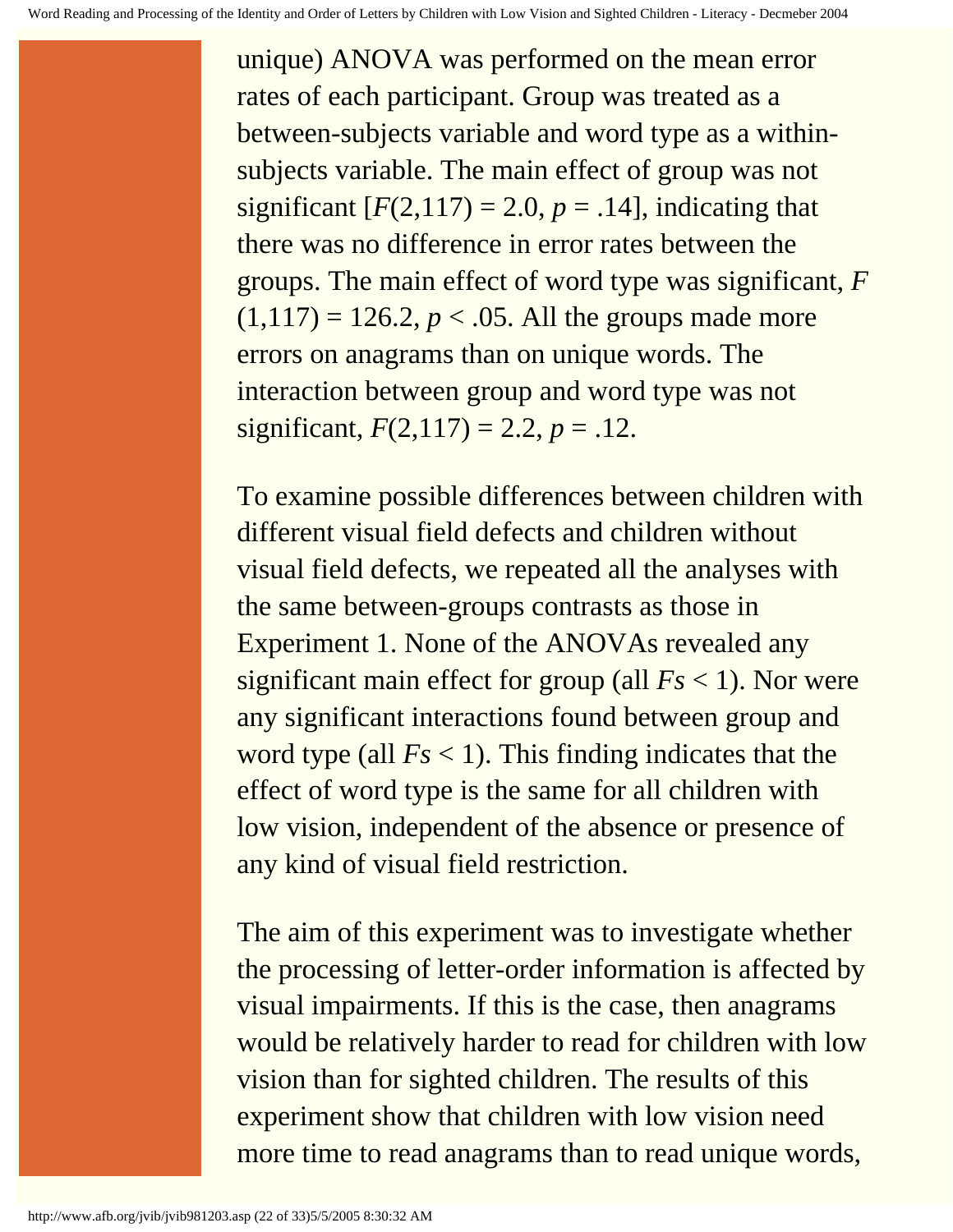whereas sighted children need more time to read unique words than to read anagrams. This difference between children with low vision and sighted children applies not only to sighted children of the same age, but to younger sighted children of the same reading level as the children with low vision. It indicates a qualitative difference between children with low vision and sighted children, not just a developmental lag.

# **General discussion**

In this study, two aspects of visual word recognition were investigated: letter identification and letter-order information. In the first experiment, the effects of the frequency of orthographic neighbors were studied. The results showed a qualitative difference between children with low vision and sighted children. The children with low vision read nonwords with highfrequency neighbors faster than they did nonwords with low-frequency neighbors, whereas for the sighted children, no such difference was found. In terms of a connectionist model of word recognition (see McClelland & Rummelhart, 1981), this finding indicates that for children with low vision, the activation of the representation of a relatively wellknown word facilitates the reading of a similar target nonword. In sighted children, this facilitating effect was not found.

This finding confirms our hypothesis that the low quality of the input of children with low vision is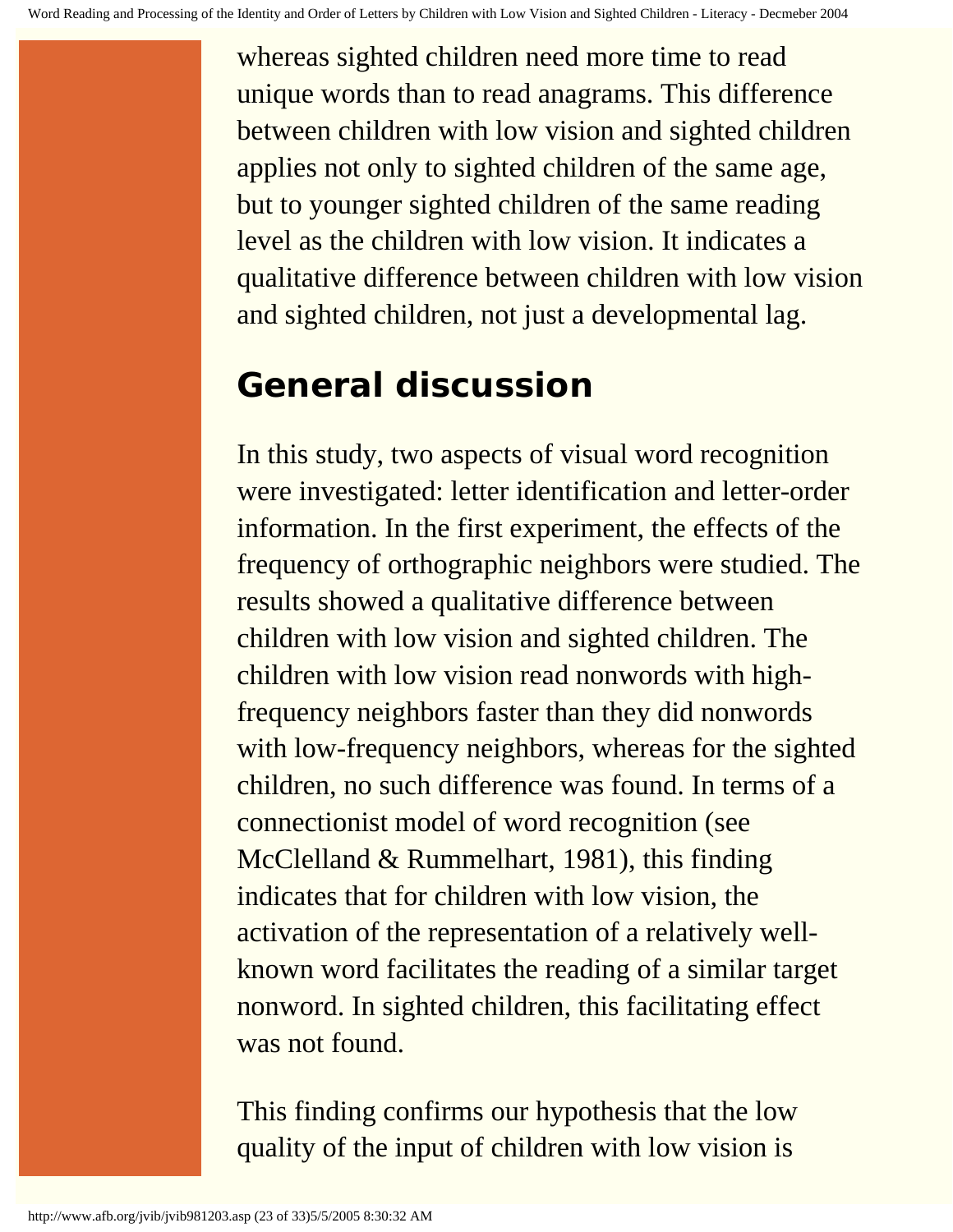partially compensated for by the use of analogy, as evidenced by the effect of neighbor frequency. We did not expect, however, an absence of an effect of neighbor frequency in sighted children. It is possible that this was a ceiling effect. The nonwords of the experiment may have been too easy for these sighted children to differentiate between high- and lowfrequency neighbors. Although this possibility can explain the absence of an effect of neighbor frequency in the age-matched group, it does not explain the absence of an effect in the reading-matched group because the latter group had the same reading level as the children with low vision.

An explanation for the difference between children with low vision and sighted children of the same reading level may be the difference in the two groups' reading experience. The children in the readingmatched group were, on average, younger than the children with low vision. Younger children generally have fewer occasions to read and read fewer words per occasion than do older children. Therefore, they encounter fewer words in their written form. It is possible that the words that the nonwords were derived from were all less well known by the younger children of the reading-matched group then by the children with low vision. If that was the case, the orthographic neighbors of all nonwords would have been of low frequency for the children in the reading-matched group. Whereas the absence of a frequency effect in the age-matched group could have been a ceiling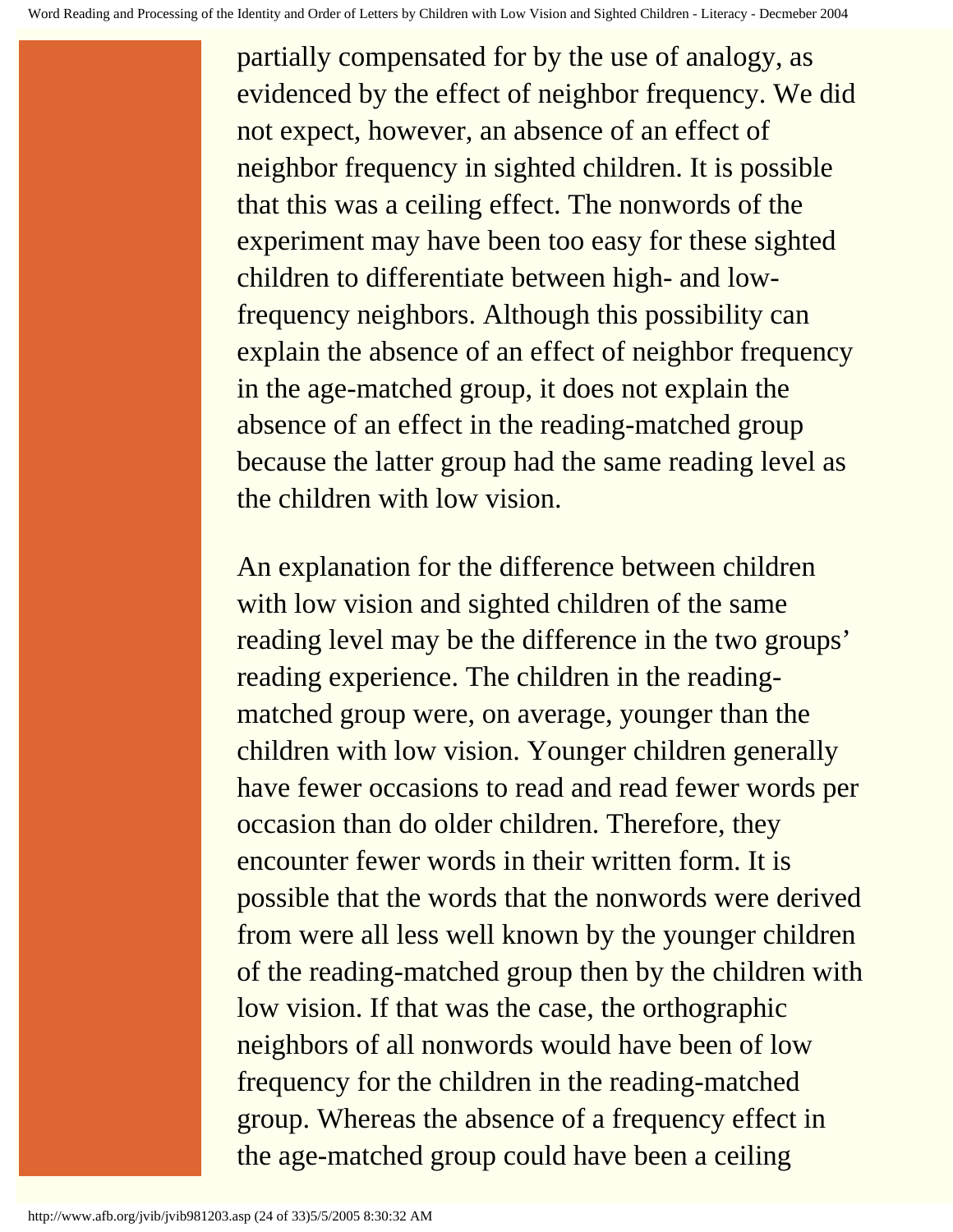effect, the absence of a frequency effect in the reading matched group might have been the result of a floor effect.

Of the other conditions (visual similarity, position of substitution, and word length), only the last factor increased the facilitating effect of neighbor frequency in the reading of children with low vision: The effect was larger in long words. A surprising finding was that the effect of the visual similarity of the substituted letter was the same for all groups of children facilitating response latency and interfering with accuracy. The children with low vision were not any more confused by visual similarity then were the sighted children.

Together with the finding that children with low vision do not make more errors in general, this finding indicates that children with low vision do not trade accuracy for speed. When reading, they seem to take into account their deficiency in recognizing visual patterns and deal with this deficiency by not relying on a first impression, but analyze the visual patterns cautiously.

The second experiment investigated the role of the order of letters in the word reading of children with low vision. Legge et al.'s (1997) model predicts that people with central scotomas need to make more regressions while reading. Therefore, we expected that children with central visual field restrictions would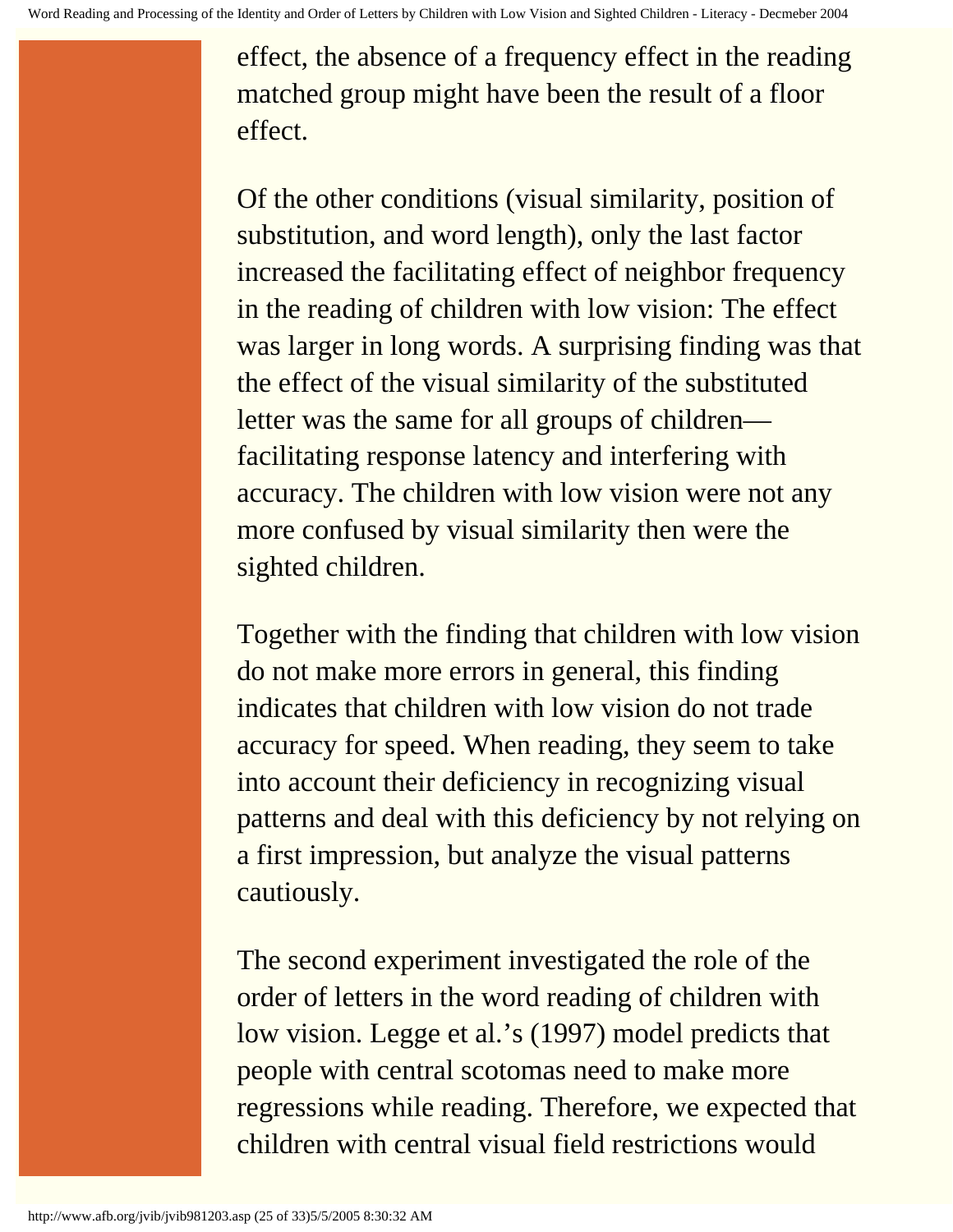need more time than other children with low vision and than sighted children. We also expected that the regressions would cause letter-order errors in the reading of children with central visual field restrictions.

Our data indicate that all the children with low vision, not only those with central field restrictions, had more problems with letter order than did the sighted children. This result may be explained by the burden that reading places on the working memory of children with low vision. As was indicated by the main effect of this experiment, children with low vision need more time to perceive and identify letters within words. This finding suggests that they have to keep the individual letters of a word longer in working memory, which may interfere with their keeping track of the order of the letters. If the letters can constitute different words, as in the anagrams of the experiment, children with low vision may be forced to reconsider all alternatives.

Another explanation is that many children with low vision (with and without visual field restrictions) also have nystagmus (an involuntary, rapid movement of the eyes). This condition could cause them to make more- and less-efficient fixations that interfere with the processing of the correct order of letters. Furthermore, the finding that children with low vision do not make more errors in either of the two types of words than do sighted children is in line with previous findings (Gompel et al., 2003) and the results of the first experiment, that children with low vision do not seem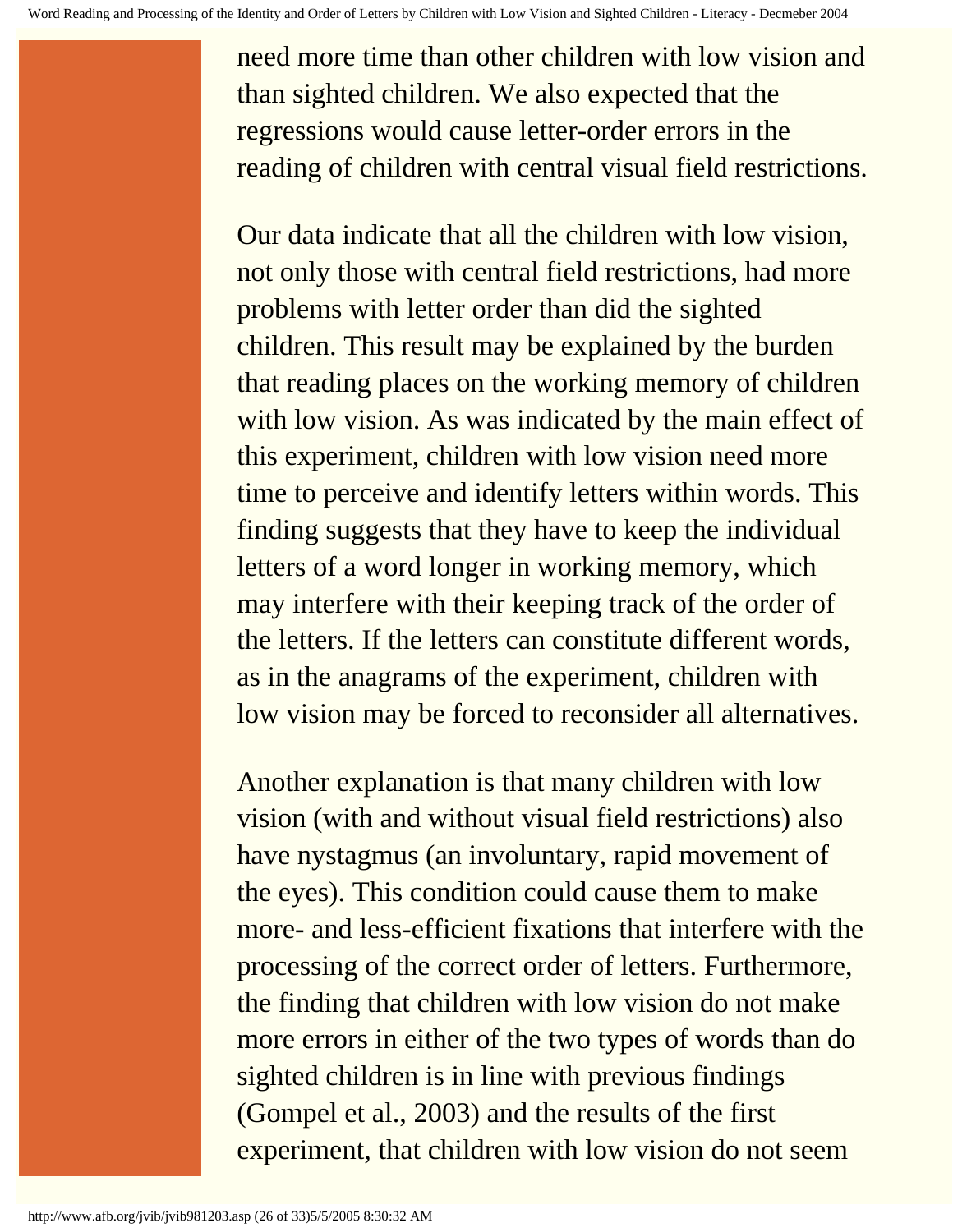to trade accuracy for speed.

The overall conclusion of this study is that children with low vision seem to adapt to their typical visual functioning fairly well. Although they need more time for reading than sighted children do, children with low vision read accurately and are not easily confused by visual similarity.

We found no qualitative differences in word reading between the children with low vision who had and did not have visual field restrictions. Although the instrument used to determine the visual field, the Friedman Visual Field Analyzer, has its limitations in detecting minimal central scotomas, we do not believe that the detection of such small scotomas would have altered the results. When more sophisticated techniques are available, it would be worthwhile to study the latter hypothesis. Until then, we consider our results to be an indication that children with low vision have learned to acknowledge their specific visual deficiencies and have found ways to compensate for them.

# **Practical implications**

In general, children with low vision are accurate readers. Even if they are distracted by visually similar letters, they do not trade accuracy for speed. They may be aware of their visual limitations and compensate for them with an extra investment in time. For classroom practice, the implication is that when children with low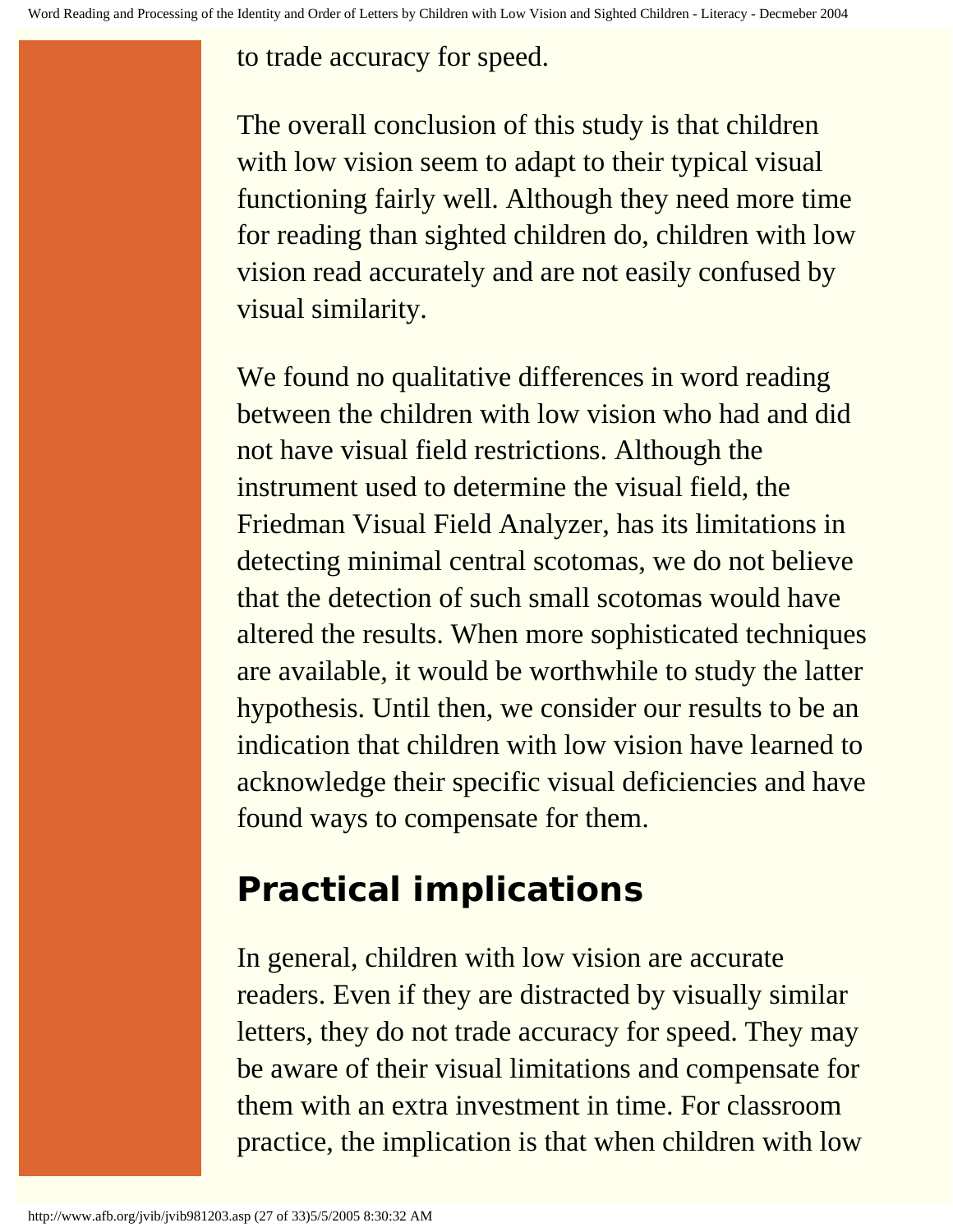vision are given sufficient time for reading assignments, they can read as accurately as can sighted children.

The first qualitative difference we found between children with low vision and sighted children is in the strategy each group seems to apply when reading isolated words. Whereas sighted children are more likely to apply a rule-based reading strategy, children with low vision seem to apply an analogy-based reading strategy. The analogy with well-known words facilitates the reading of unknown words. Teachers of children with low vision should use this information and explicitly point out the similarities with familiar words when teaching new words to these children.

The second qualitative difference we found is that children with low vision have more problems with the order of letters than do sighted children. Making children with low vision more aware of the importance of the order of letters in reading may encourage them to apply reading strategies that help them in keeping track of the order of letters, such as following the words with a finger or a ruler.

# **References**

Baayen, R. H., Piepenbrock, R., & Gulikers, L. (1995). *The CELEX lexical database.* Philadelphia: Linguistic Data Consortium, University of Pennsylvania.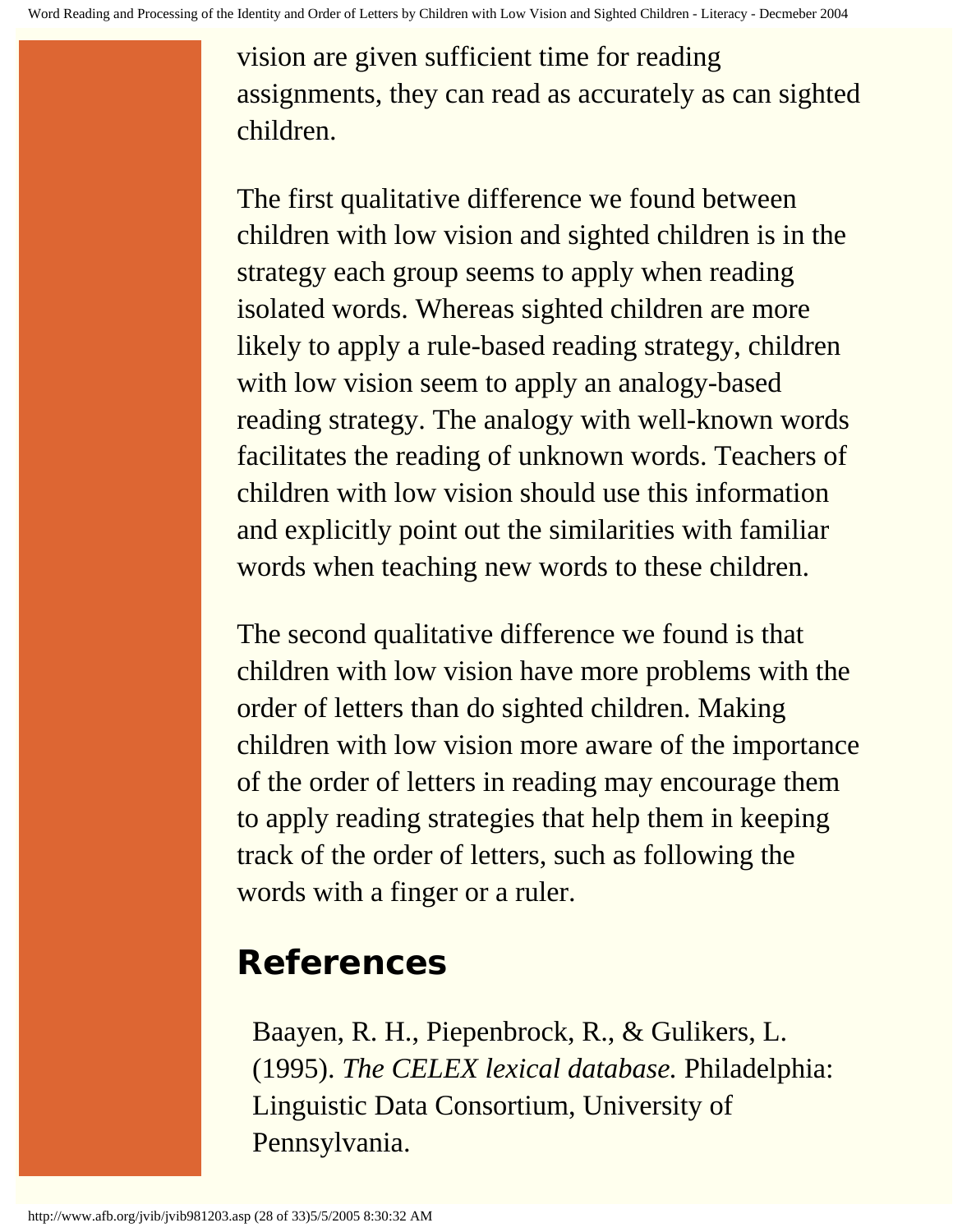Bullimore, M. A., & Bailey, I. (1995). Reading and eye movements in age-related maculopathy. *Optometry and Vision Science, 72,* 125–138.

Corley, G., & Pring, L. (1993a). The oral reading errors of partially sighted children. *British Journal of Visual Impairment, 11*(1)*,* 24–27.

Corley, G., & Pring, L. (1993b). Reading strategies in partially sighted children. *International Journal of Rehabilitation Research, 16,* 209–220.

Daugherty, K. M., & Moran, M. F. (1982). Neuropsychological, learning, and developmental characteristics of the low vision child. *Journal of Visual Impairment & Blindness, 76,* 398–406.

Fellenius, K. (1999). Reading environment at home and at school of Swedish students with visual impairments. *Journal of Visual Impairment & Blindness, 93,* 211–224.

Geyser, L. H. (1977). Recognition and confusion of the lowercase alphabet. *Perception & Psychophysics, 22*(15), 487–490.

Gompel, M., Janssen, M. A., van Bon, W. H. J., & Schreuder, R. (2003). The role of visual input and orthographic knowledge in word reading of children with low vision. *Journal of Visual Impairment & Blindness, 97,* 273–284.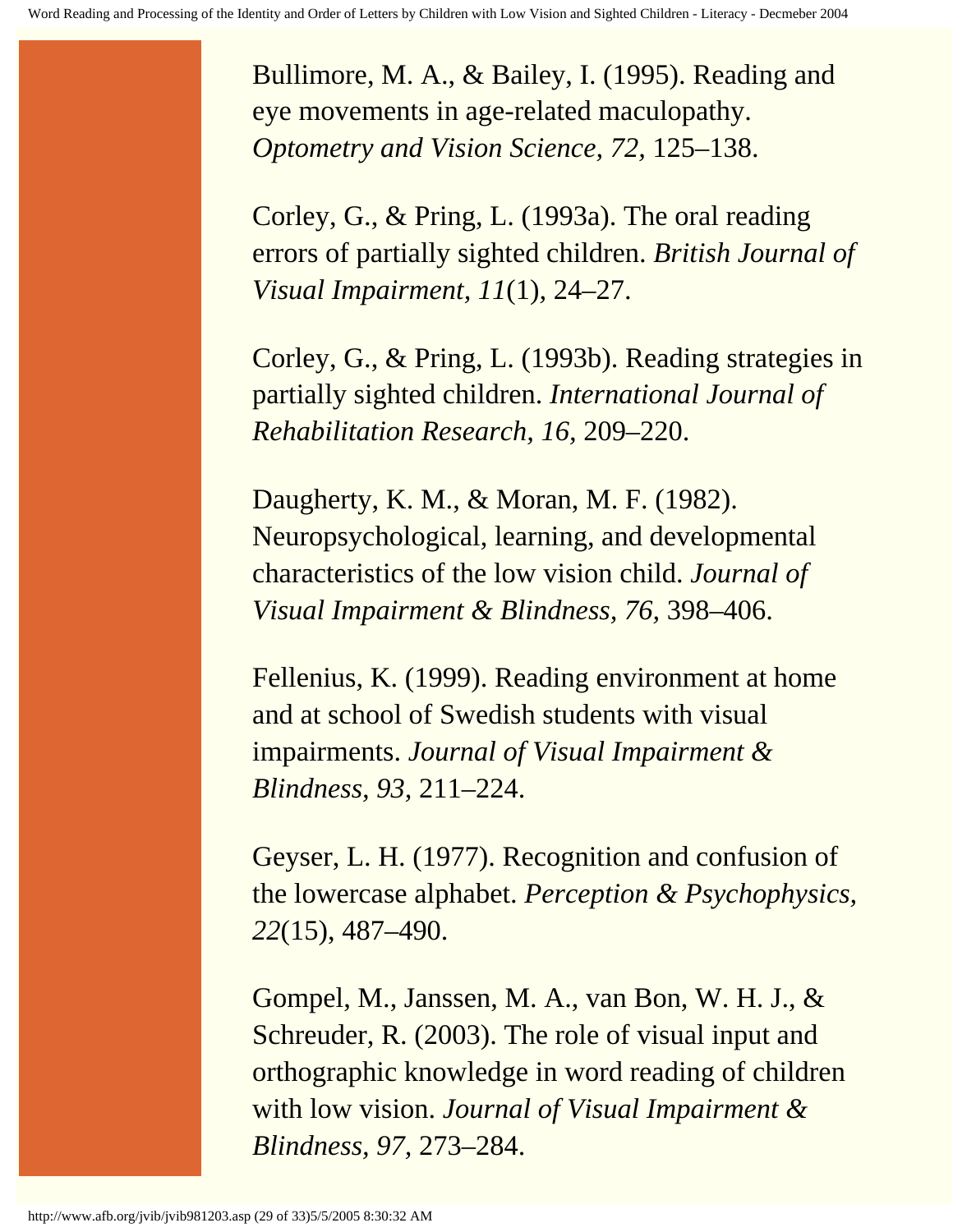Gompel, M., van Bon, W. H. J., & Schreuder, R. (2004). Reading of children with low vision. *Journal of Visual Impairment & Blindness, 98,* 77–89.

Gompel, M., van Bon, W. H. J., Schreuder, R., & Adriaansen, J. J. M. (2002). Reading and spelling competence and development of Dutch children with low vision. *Journal of Visual Impairment & Blindness, 96,* 435–447.

Grainger, J. (1990). Word frequency and neighborhood frequency effects in lexical decision and naming. *Journal of Memory and Language, 29,* 228–244.

Koenen, M., Bosman, A. M. T., & Gompel, M. (2000). Kijk eens hoe ik lees; Een onderzoek naar het leesgedrag van slechtziende en normaalziende kinderen [Watch me reading; A study of the reading behavior of children with low vision and sighted children]. *Tijdschrift voor Orthopedagogiek, 39,* 95– 106.

Laxon, V. J., Coltheart, V., & Keating, C. (1988). Children find friendly words friendly too: Words with many orthographic neighbors are easier to read and spell. *British Journal of Educational Psychology, 58,* 103–119.

Legge, G. E., Klitz, T. S., & Tjan, B. S. (1997). Mr. Chips: An ideal-observer model of reading.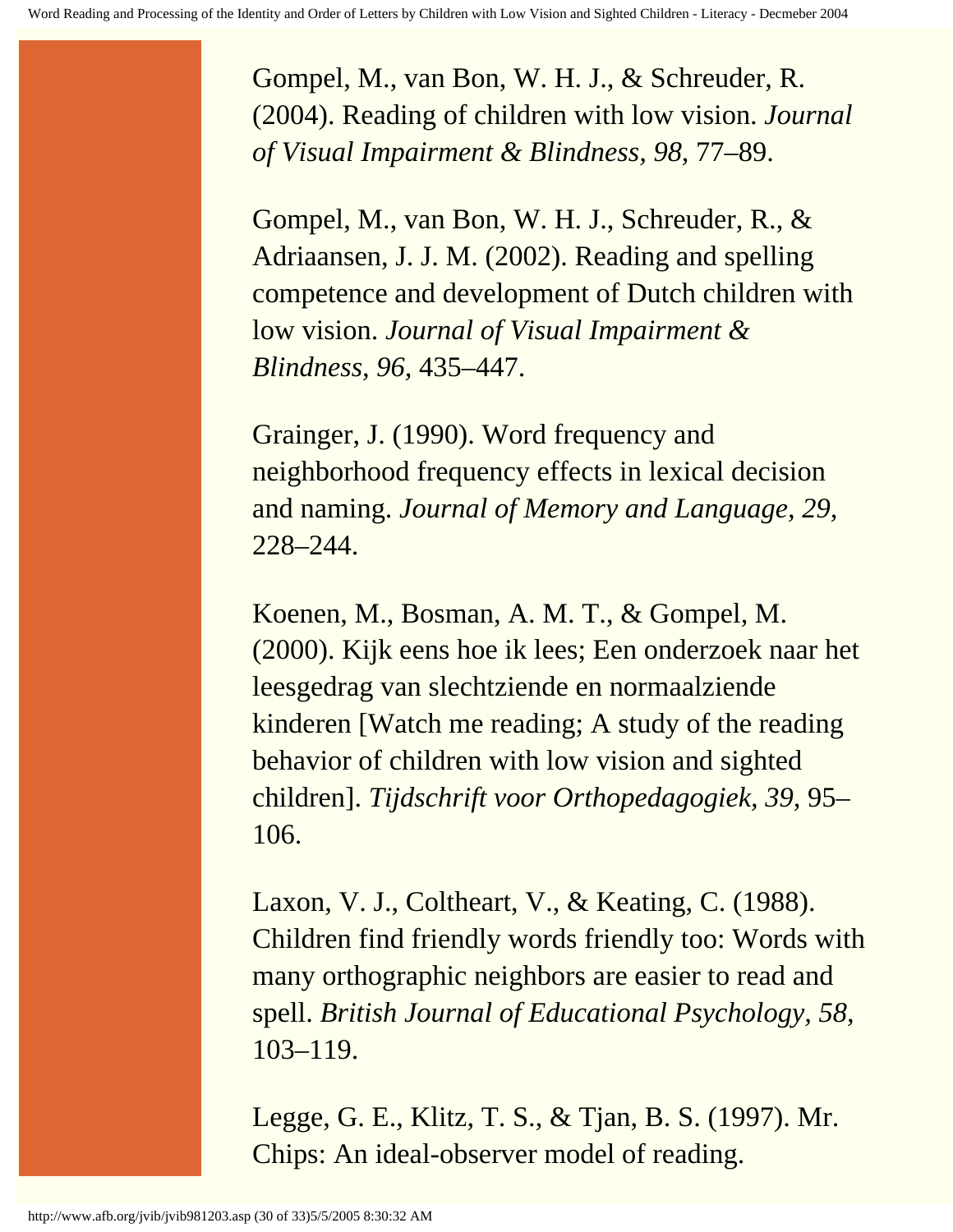*Psychological Review, 104,* 524–553.

Legge, G. E., Rubin, G. S., Pelli, D. G., & Schleske, M. M. (1985). Psychophysics of reading-II: Low vision. *Vision Research, 25,* 253–266.

McClelland, J. L., & Rummelhart, D. E. (1981). An interactive activation model of context effects in letter perception: Part I: An account of basic findings. *Psychological Review, 88,* 375–407.

Rayner, K., & Pollatsek, A. (1989). *The psychology of reading*. Englewood Cliffs, NJ: Prentice-Hall.

Tobin, M. (1985). The reading skills of the partially sighted: Their implications for integrated education. *International Journal of Rehabilitation Research, 8,*  467–472.

Van Bon, W. H. J., Adriaansen, L., Gompel, M., & Kouwenberg, I. (2000). The reading and spelling performance of visually impaired Dutch elementary schoolchildren. *Visual Impairment Research 2*(1), 17– 31.

Verhoeven, L. (1995). Drie Minuten Toets [Three minutes test]. Arnhem, the Netherlands: Cito.

*Marjolein Gompel, M.A., lecturer, Department of Special Education, Radboud University of Nijmegen, P. O. Box 9104, 6500 HE, Nijmegen, the Netherlands; email: [<m.gompel@pwo.ru.nl](mailto:m.gompel@pwo.ru.nl)>. Wim H. J. van Bon,*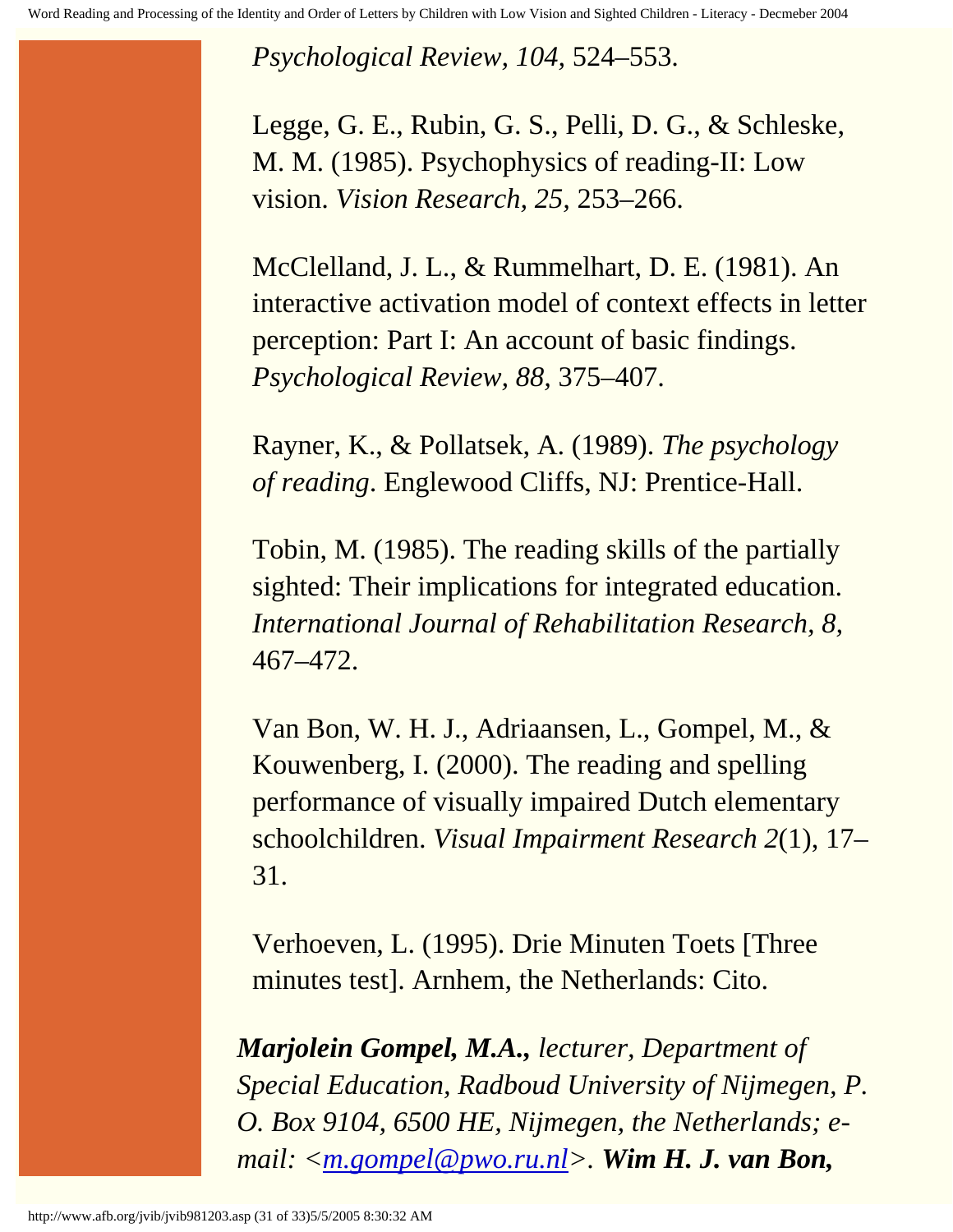*Ph.D., associate professor, Departmet of Special Education, Radboud University of Nijmegen; e-mail: [<w.vanbon@pwo.ru.nl](mailto:w.vanbon@pwo.ru.nl)>. Robert Schreuder, Ph.D., professor of psycholinguistics, Interfaculty Research Unit for Language and Speech Behavior, Radboud University of Nijmegen; e-mail: [<rob@mpi.nl](mailto:rob@mpi.nl)>.* 

[Previous Article](http://www.afb.org/jvib/jvib981202.asp) | [Next Article](http://www.afb.org/jvib/jvib981204.asp) | [Table of Contents](http://www.afb.org/jvib/jvib9812toc.asp)

*JVIB, Copyright © 2005 American Foundation for the Blind. All rights reserved.*

# **[Search JVIB](http://www.afb.org/jvib/JVIB_search.asp) | [JVIB Policies](http://www.afb.org/jvib.asp) | [Contact JVIB](http://www.afb.org/jvib/contact_jvib.asp) | [Subscriptions](http://www.afb.org/store/journal_view.asp?name=Journal+of+Visual+Impairment+%26+Blindness&mscssid=) | [JVIB Home](http://www.afb.org/jvib/main.asp)**

If you would like to give us feedback, please contact us at [jvib@afb.net](mailto:jvib@afb.net).



# **Please direct your comments and suggestions to [afbinfo@afb.net](mailto:afbinfo@afb.net)  Copyright © 2005 American Foundation for the Blind. All rights reserved.** Site Search <br>
About AFB | Press Room | Bookstore | Donate | Policy<br>
Please direct your comments and suggestions to afbinf<br>
Copyright © 2005 American Foundation for the Blind.<br>
reserved.